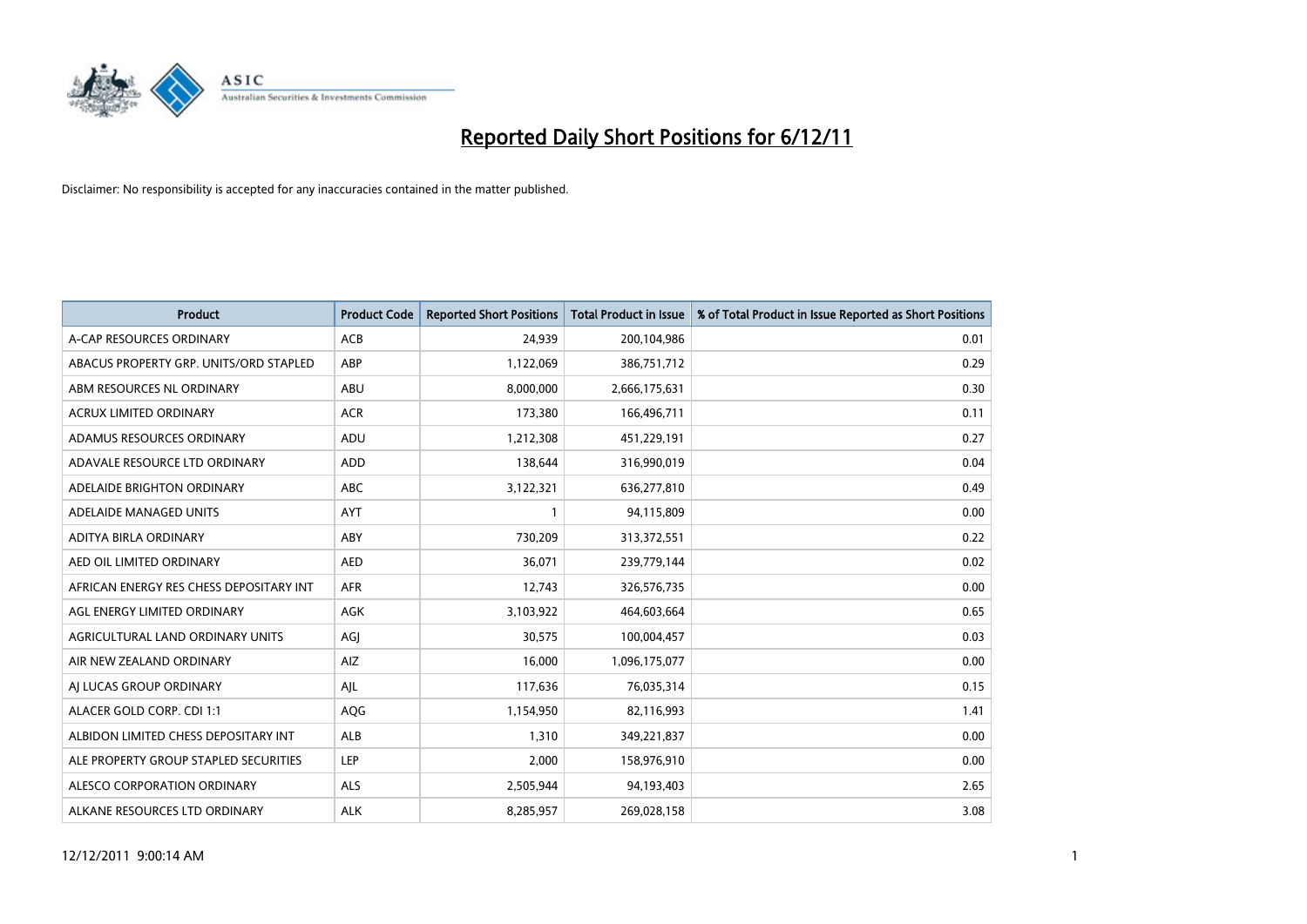

| <b>Product</b>                         | <b>Product Code</b> | <b>Reported Short Positions</b> | <b>Total Product in Issue</b> | % of Total Product in Issue Reported as Short Positions |
|----------------------------------------|---------------------|---------------------------------|-------------------------------|---------------------------------------------------------|
| ALLIANCE RESOURCES ORDINARY            | AGS                 | 13,756                          | 341,172,309                   | 0.00                                                    |
| ALLIED GOLD MIN PLC CDI 1:1            | <b>ALD</b>          | 64,500                          | 73,165,755                    | 0.09                                                    |
| ALLIED HEALTH LTD ORDINARY             | AHZ                 | 134,528                         | 656,324,383                   | 0.02                                                    |
| ALTONA MINING LTD ORDINARY             | <b>AOH</b>          | 800,419                         | 518,687,704                   | 0.16                                                    |
| ALUMINA LIMITED ORDINARY               | <b>AWC</b>          | 40,964,128                      | 2,440,196,187                 | 1.69                                                    |
| AMADEUS ENERGY ORDINARY                | AMU                 | 454,000                         | 275, 167, 211                 | 0.16                                                    |
| AMALGAMATED HOLDINGS ORDINARY          | <b>AHD</b>          | 501                             | 157,480,461                   | 0.00                                                    |
| AMCOR LIMITED ORDINARY                 | <b>AMC</b>          | 4,357,909                       | 1,221,776,347                 | 0.33                                                    |
| AMP LIMITED ORDINARY                   | AMP                 | 7,852,082                       | 2,854,672,784                 | 0.25                                                    |
| AMPELLA MINING ORDINARY                | AMX                 | 694,837                         | 205,985,108                   | 0.34                                                    |
| ANGLOGOLD ASHANTI CDI 5:1              | AGG                 | 1,000                           | 89,207,765                    | 0.00                                                    |
| ANSELL LIMITED ORDINARY                | <b>ANN</b>          | 2,038,001                       | 130,722,865                   | 1.55                                                    |
| ANTARES ENERGY LTD ORDINARY            | <b>AZZ</b>          | 69,495                          | 263,000,000                   | 0.03                                                    |
| ANZ BANKING GRP LTD ORDINARY           | ANZ                 | 23,623,508                      | 2,634,777,566                 | 0.87                                                    |
| APA GROUP STAPLED SECURITIES           | <b>APA</b>          | 6,141,156                       | 639,334,625                   | 0.96                                                    |
| APEX MINERALS NL ORDINARY              | <b>AXM</b>          | 885,146                         | 5,550,243,713                 | 0.02                                                    |
| APN EUROPEAN RETAIL UNITS STAPLED SEC. | <b>AEZ</b>          | 11,832                          | 544,910,660                   | 0.00                                                    |
| APN NEWS & MEDIA ORDINARY              | <b>APN</b>          | 24,323,430                      | 630,211,415                   | 3.85                                                    |
| AOUARIUS PLATINUM. ORDINARY            | <b>AOP</b>          | 2,786,945                       | 470,312,578                   | 0.55                                                    |
| AQUILA RESOURCES BONUS DEFERRED        | <b>AQABB</b>        | 210,362                         | 37,436,849                    | 0.55                                                    |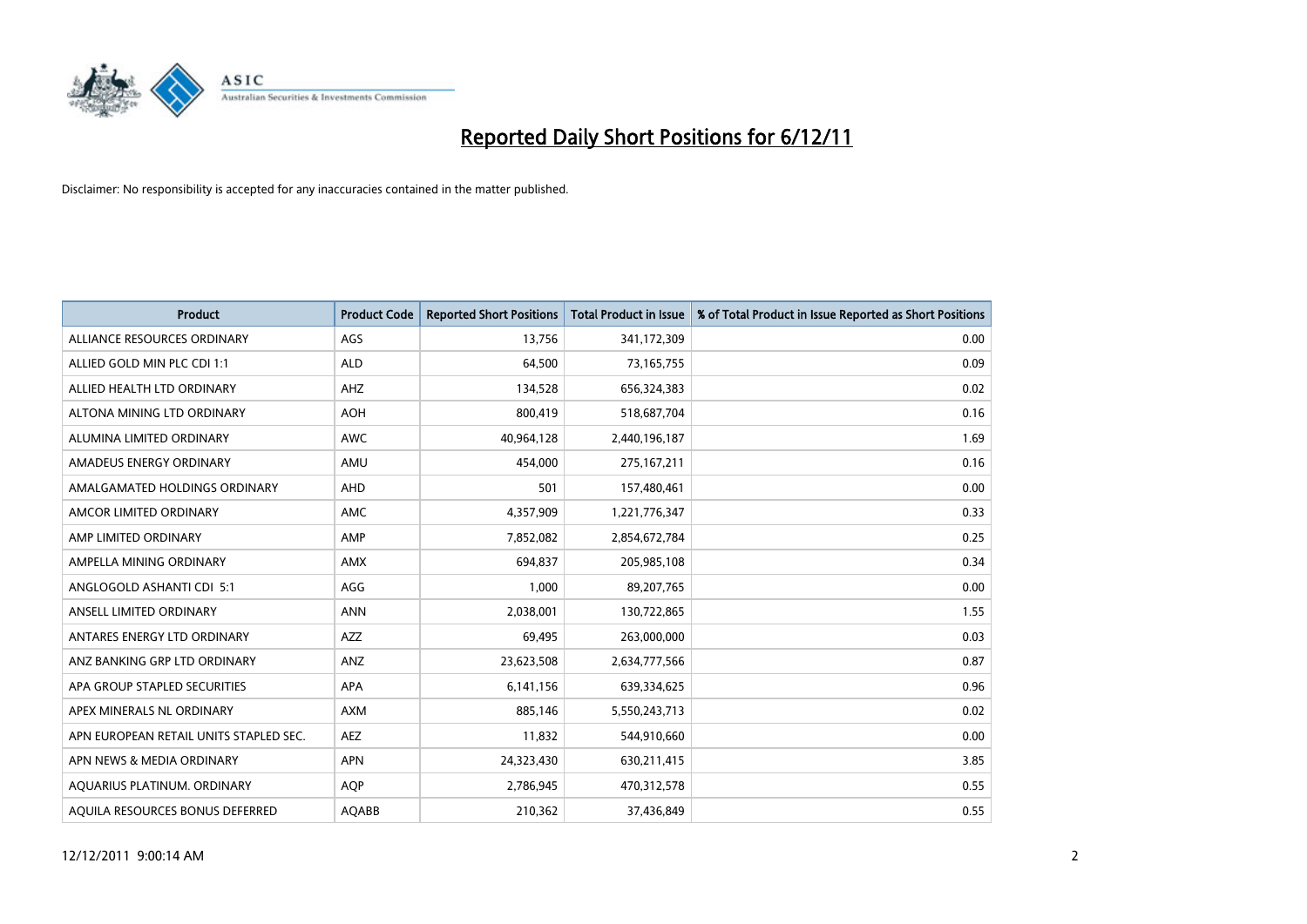

| <b>Product</b>                          | <b>Product Code</b> | <b>Reported Short Positions</b> | <b>Total Product in Issue</b> | % of Total Product in Issue Reported as Short Positions |
|-----------------------------------------|---------------------|---------------------------------|-------------------------------|---------------------------------------------------------|
| AQUILA RESOURCES ORDINARY               | <b>AQA</b>          | 5,975,550                       | 374,368,499                   | 1.59                                                    |
| ARAFURA RESOURCE LTD ORDINARY           | <b>ARU</b>          | 11,017,307                      | 367,980,342                   | 2.97                                                    |
| ARB CORPORATION ORDINARY                | ARP                 | 13,098                          | 72,481,302                    | 0.01                                                    |
| ARDENT LEISURE GROUP STAPLED SECURITIES | AAD                 | 271,609                         | 324,236,390                   | 0.08                                                    |
| ARISTOCRAT LEISURE ORDINARY             | <b>ALL</b>          | 24,711,252                      | 543,181,024                   | 4.55                                                    |
| ASCIANO LIMITED DEFERRED SETTLEMENT     | <b>AIODC</b>        | 14,634,363                      | 975,367,961                   | 1.49                                                    |
| ASG GROUP LIMITED ORDINARY              | <b>ASZ</b>          | 185,528                         | 171,456,889                   | 0.11                                                    |
| ASPEN GROUP ORD/UNITS STAPLED           | <b>APZ</b>          | 1,006,675                       | 591,084,183                   | 0.17                                                    |
| ASPIRE MINING LTD ORDINARY              | <b>AKM</b>          | 341,458                         | 620,594,556                   | 0.05                                                    |
| <b>ASTON RES LTD ORDINARY</b>           | <b>AZT</b>          | 2,023,227                       | 204,668,861                   | 1.00                                                    |
| ASTRO JAP PROP GROUP STAPLED SECURITIES | AJA                 | 29,391                          | 58,445,002                    | 0.04                                                    |
| ASX LIMITED ORDINARY                    | <b>ASX</b>          | 2,128,309                       | 175,136,729                   | 1.20                                                    |
| ATLANTIC LIMITED ORDINARY               | ATI                 | 83,408                          | 114,703,718                   | 0.07                                                    |
| ATLAS IRON LIMITED ORDINARY             | AGO                 | 13,411,116                      | 894,384,560                   | 1.47                                                    |
| <b>AURORA OIL &amp; GAS ORDINARY</b>    | <b>AUT</b>          | 11,345,466                      | 411,655,343                   | 2.75                                                    |
| AUSDRILL LIMITED ORDINARY               | ASL                 | 80,154                          | 302,888,156                   | 0.02                                                    |
| AUSENCO LIMITED ORDINARY                | AAX                 | 1,229,528                       | 123,258,843                   | 0.98                                                    |
| AUSTAL LIMITED ORDINARY                 | ASB                 | 304,331                         | 188,069,638                   | 0.16                                                    |
| AUSTAR UNITED ORDINARY                  | <b>AUN</b>          | 12,430,381                      | 1,271,505,737                 | 0.97                                                    |
| AUSTBROKERS HOLDINGS ORDINARY           | <b>AUB</b>          | $\overline{2}$                  | 55,419,436                    | 0.00                                                    |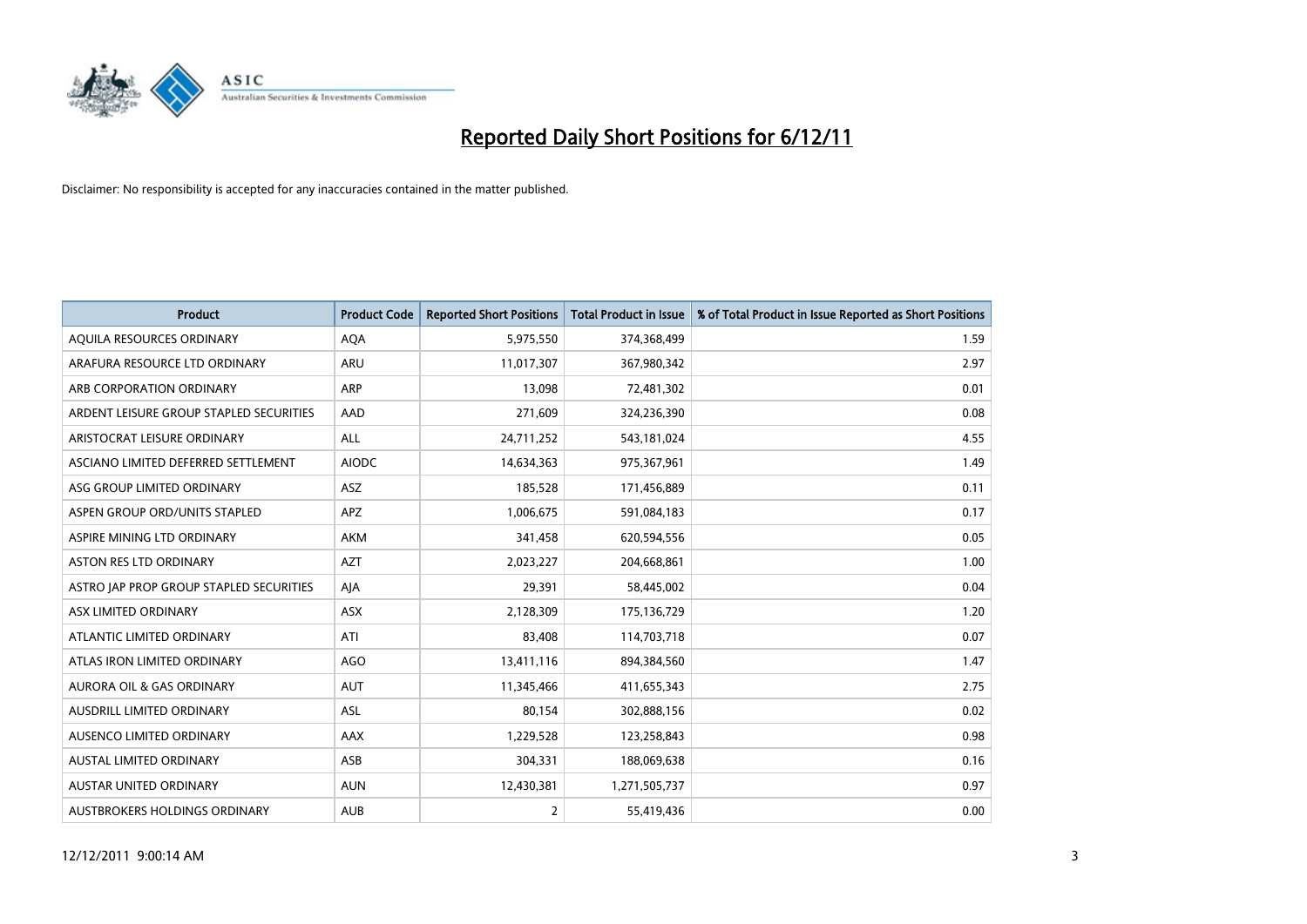

| <b>Product</b>                       | <b>Product Code</b> | <b>Reported Short Positions</b> | Total Product in Issue | % of Total Product in Issue Reported as Short Positions |
|--------------------------------------|---------------------|---------------------------------|------------------------|---------------------------------------------------------|
| AUSTIN ENGINEERING ORDINARY          | <b>ANG</b>          | 42,415                          | 72,014,403             | 0.05                                                    |
| AUSTRAL GOLD ORDINARY                | AGD                 | 17,500                          | 169,139,739            | 0.01                                                    |
| <b>AUSTRALAND ASSETS ASSETS</b>      | AAZPB               | 1,168                           | 2,750,000              | 0.04                                                    |
| AUSTRALAND PROPERTY STAPLED SECURITY | <b>ALZ</b>          | 544,820                         | 576,846,597            | 0.08                                                    |
| AUSTRALIAN AGRICULT, ORDINARY        | AAC                 | 947,105                         | 312,892,824            | 0.29                                                    |
| <b>AUSTRALIAN EDUCATION UNITS</b>    | <b>AEU</b>          | 625,000                         | 175,465,397            | 0.36                                                    |
| AUSTRALIAN INFRASTR, UNITS/ORDINARY  | <b>AIX</b>          | 12,226,981                      | 620,733,944            | 1.96                                                    |
| AUSTRALIAN MINES LTD ORDINARY        | <b>AUZ</b>          | 1,400,000                       | 636,910,317            | 0.22                                                    |
| AUSTRALIAN PHARM, ORDINARY           | API                 | 700,790                         | 488,115,883            | 0.14                                                    |
| AUTOMOTIVE HOLDINGS ORDINARY         | AHE                 | 233                             | 260,579,682            | 0.00                                                    |
| AVEXA LIMITED ORDINARY               | <b>AVX</b>          | 243,657                         | 847,688,779            | 0.03                                                    |
| AWE LIMITED ORDINARY                 | AWE                 | 1,759,637                       | 521,871,941            | 0.33                                                    |
| AZUMAH RESOURCES ORDINARY            | <b>AZM</b>          | 313,315                         | 282,020,356            | 0.11                                                    |
| <b>BANDANNA ENERGY ORDINARY</b>      | <b>BND</b>          | 1,261,370                       | 528,481,199            | 0.24                                                    |
| BANK OF QUEENSLAND. ORDINARY         | <b>BOQ</b>          | 10,239,357                      | 225,369,547            | 4.53                                                    |
| <b>BANNERMAN RESOURCES ORDINARY</b>  | <b>BMN</b>          | 190,560                         | 234,435,934            | 0.08                                                    |
| <b>BASE RES LIMITED ORDINARY</b>     | <b>BSE</b>          | 1,343,692                       | 460,440,029            | 0.30                                                    |
| <b>BATHURST RESOURCES ORDINARY</b>   | <b>BTU</b>          | 12,580,567                      | 689,447,997            | 1.83                                                    |
| <b>BAUXITE RESOURCE LTD ORDINARY</b> | <b>BAU</b>          | 123,797                         | 235,379,896            | 0.06                                                    |
| BC IRON LIMITED ORDINARY             | <b>BCI</b>          | 330,276                         | 95,311,000             | 0.35                                                    |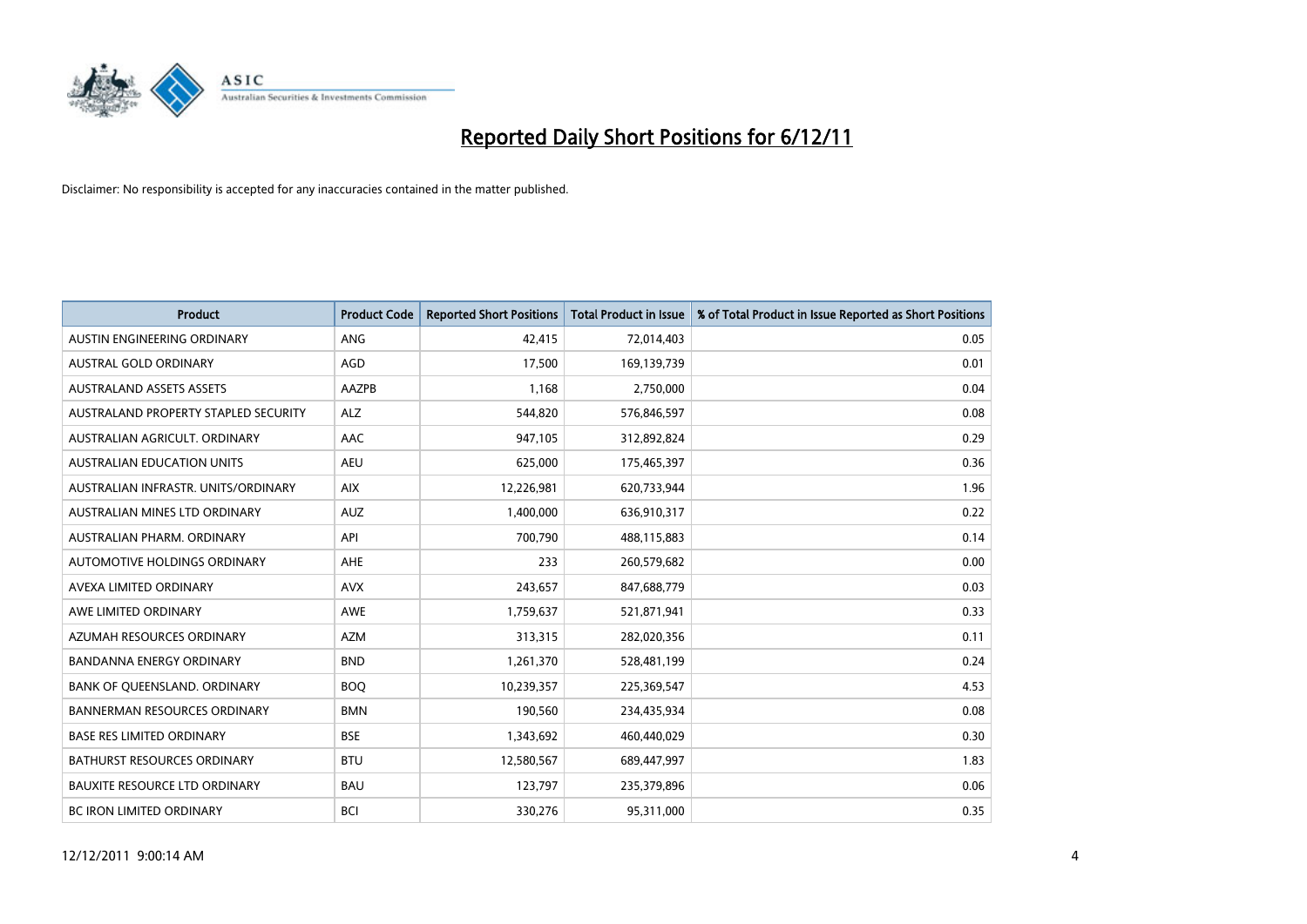

| <b>Product</b>                       | <b>Product Code</b> | <b>Reported Short Positions</b> | <b>Total Product in Issue</b> | % of Total Product in Issue Reported as Short Positions |
|--------------------------------------|---------------------|---------------------------------|-------------------------------|---------------------------------------------------------|
| BEACH ENERGY LIMITED ORDINARY        | <b>BPT</b>          | 7,052,421                       | 1,107,635,932                 | 0.64                                                    |
| BEADELL RESOURCE LTD ORDINARY        | <b>BDR</b>          | 3,090,119                       | 657,906,946                   | 0.46                                                    |
| BENDIGO AND ADELAIDE ORDINARY        | <b>BEN</b>          | 6,078,331                       | 365,831,662                   | 1.67                                                    |
| BERKELEY RESOURCES ORDINARY          | <b>BKY</b>          | 221,658                         | 174,298,273                   | 0.12                                                    |
| BETASHARES ASX RES ETF UNITS         | <b>ORE</b>          | 88,220                          | 4,519,665                     | 1.95                                                    |
| <b>BHP BILLITON LIMITED ORDINARY</b> | <b>BHP</b>          | 33,015,192                      | 3,211,496,105                 | 0.99                                                    |
| <b>BILLABONG ORDINARY</b>            | <b>BBG</b>          | 27,827,437                      | 255,102,103                   | 10.91                                                   |
| <b>BIONOMICS LIMITED ORDINARY</b>    | <b>BNO</b>          | 4,393                           | 344,751,779                   | 0.00                                                    |
| <b>BIOTA HOLDINGS ORDINARY</b>       | <b>BTA</b>          | 1,489,160                       | 181,703,711                   | 0.81                                                    |
| <b>BISALLOY STEEL ORDINARY</b>       | <b>BIS</b>          | 84.480                          | 216,455,965                   | 0.04                                                    |
| BKI INVESTMENT LTD ORDINARY          | BKI                 | 508                             | 425,549,573                   | 0.00                                                    |
| <b>BLACKTHORN RESOURCES ORDINARY</b> | <b>BTR</b>          | 35,848                          | 122,918,000                   | 0.03                                                    |
| <b>BLUESCOPE STEEL LTD ORDINARY</b>  | <b>BSL</b>          | 63,510,457                      | 2,700,192,934                 | 2.36                                                    |
| BLUESCOPE STEEL LTD RIGHTS 07-DEC-11 | <b>BSLR</b>         | 16,521,646                      | 1,479,336,285                 | 1.10                                                    |
| <b>BOART LONGYEAR ORDINARY</b>       | <b>BLY</b>          | 3,553,256                       | 461,163,412                   | 0.76                                                    |
| <b>BOOM LOGISTICS ORDINARY</b>       | <b>BOL</b>          | 337,999                         | 465,011,147                   | 0.07                                                    |
| BORAL LIMITED, ORDINARY              | <b>BLD</b>          | 29,155,491                      | 744,729,957                   | 3.90                                                    |
| BOTSWANA METALS LTD ORDINARY         | <b>BML</b>          | 7,000                           | 143,717,013                   | 0.00                                                    |
| <b>BOW ENERGY LIMITED ORDINARY</b>   | <b>BOW</b>          | 525,911                         | 361,926,672                   | 0.14                                                    |
| <b>BRADKEN LIMITED ORDINARY</b>      | <b>BKN</b>          | 2,504,227                       | 166,624,800                   | 1.49                                                    |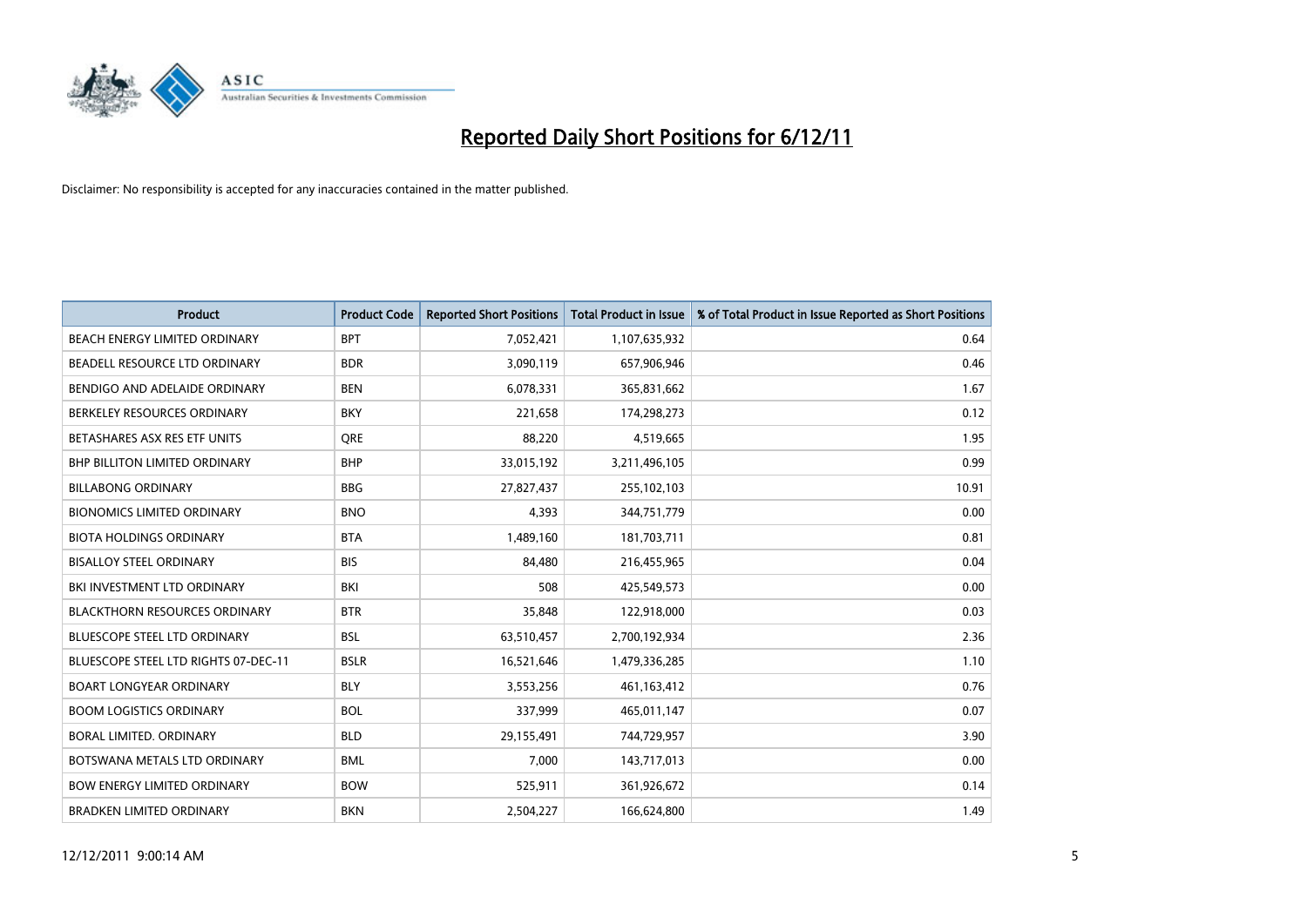

| <b>Product</b>                       | <b>Product Code</b> | <b>Reported Short Positions</b> | <b>Total Product in Issue</b> | % of Total Product in Issue Reported as Short Positions |
|--------------------------------------|---------------------|---------------------------------|-------------------------------|---------------------------------------------------------|
| <b>BRAMBLES LIMITED ORDINARY</b>     | <b>BXB</b>          | 13,097,538                      | 1,480,318,057                 | 0.85                                                    |
| BREVILLE GROUP LTD ORDINARY          | <b>BRG</b>          | 2,739                           | 130,095,322                   | 0.00                                                    |
| <b>BRICKWORKS LIMITED ORDINARY</b>   | <b>BKW</b>          | 52,941                          | 147,567,333                   | 0.03                                                    |
| <b>BROCKMAN RESOURCES ORDINARY</b>   | <b>BRM</b>          | 78,146                          | 144,803,151                   | 0.04                                                    |
| BT INVESTMENT MNGMNT ORDINARY        | <b>BTT</b>          | 1,129,865                       | 267,906,977                   | 0.42                                                    |
| <b>BURU ENERGY ORDINARY</b>          | <b>BRU</b>          | 448,092                         | 214,625,477                   | 0.21                                                    |
| <b>BWP TRUST ORDINARY UNITS</b>      | <b>BWP</b>          | 432,861                         | 520,012,793                   | 0.08                                                    |
| CABCHARGE AUSTRALIA ORDINARY         | CAB                 | 543,993                         | 120,437,014                   | 0.44                                                    |
| CALTEX AUSTRALIA ORDINARY            | <b>CTX</b>          | 6,508,552                       | 270,000,000                   | 2.39                                                    |
| <b>CAMPBELL BROTHERS ORDINARY</b>    | CPB                 | 1,094,218                       | 67,503,411                    | 1.62                                                    |
| CAPE LAMBERT RES LTD ORDINARY        | <b>CFE</b>          | 993,278                         | 688,108,792                   | 0.14                                                    |
| CARABELLA RES LTD ORDINARY           | <b>CLR</b>          | 11,648                          | 104,603,539                   | 0.01                                                    |
| <b>CARBON ENERGY ORDINARY</b>        | <b>CNX</b>          | 393,039                         | 767,391,062                   | 0.05                                                    |
| <b>CARDNO LIMITED ORDINARY</b>       | CDD                 | 477                             | 110,922,316                   | 0.00                                                    |
| CARNARVON PETROLEUM ORDINARY         | <b>CVN</b>          | 1,773,077                       | 693,320,634                   | 0.26                                                    |
| CARNEGIE WAVE ENERGY ORDINARY        | <b>CWE</b>          | 83,000                          | 901,487,627                   | 0.01                                                    |
| <b>CARPATHIAN RESOURCES ORDINARY</b> | <b>CPN</b>          | 75,000                          | 304,535,101                   | 0.02                                                    |
| CARPENTARIA EXP. LTD ORDINARY        | CAP                 | 9,777                           | 98,991,301                    | 0.01                                                    |
| CARSALES.COM LTD ORDINARY            | <b>CRZ</b>          | 12,904,281                      | 234,011,831                   | 5.52                                                    |
| <b>CASH CONVERTERS ORDINARY</b>      | CCV                 | 55,296                          | 379,761,025                   | 0.01                                                    |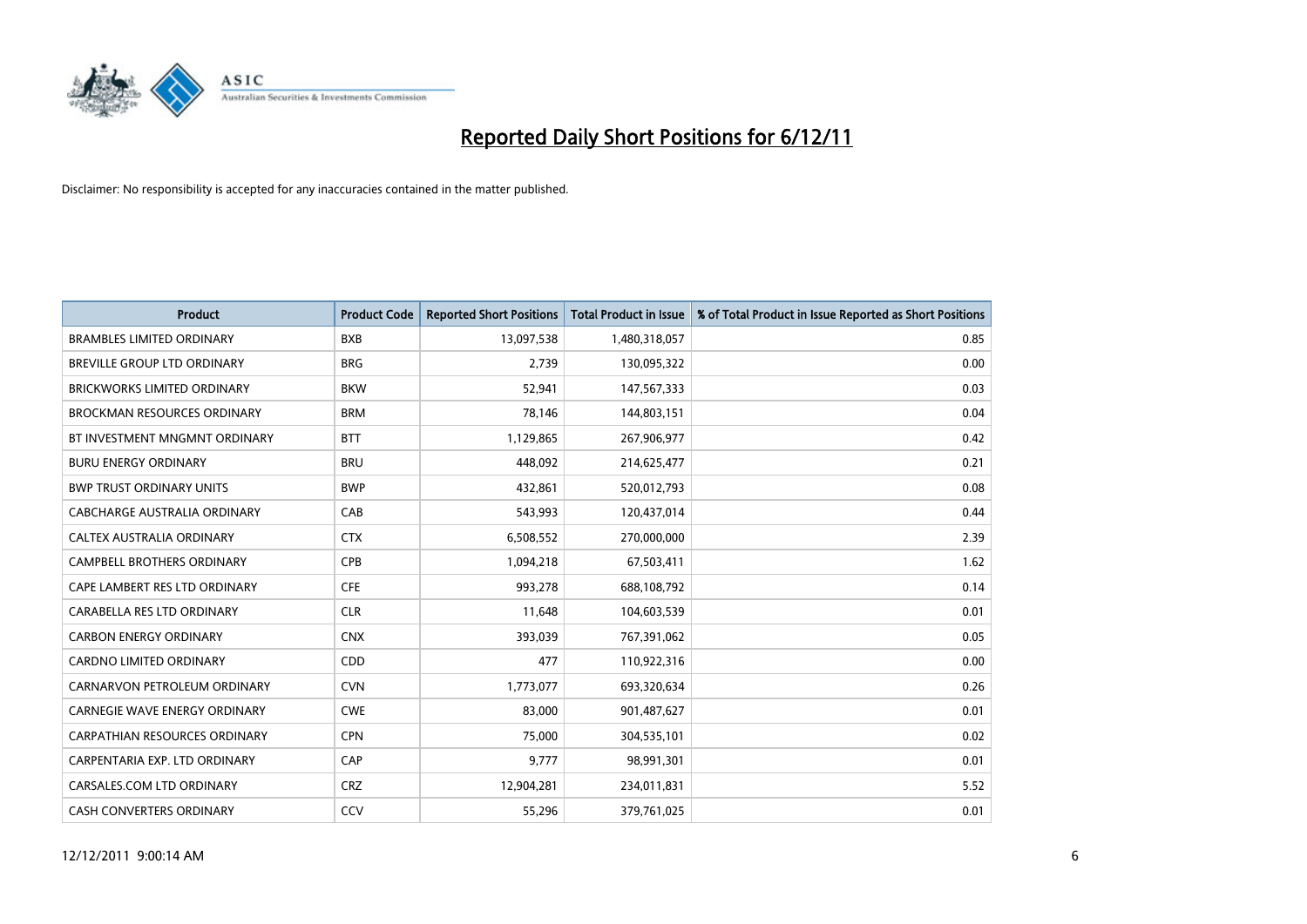

| <b>Product</b>                           | <b>Product Code</b> | <b>Reported Short Positions</b> | <b>Total Product in Issue</b> | % of Total Product in Issue Reported as Short Positions |
|------------------------------------------|---------------------|---------------------------------|-------------------------------|---------------------------------------------------------|
| <b>CASPIAN OIL &amp; GAS ORDINARY</b>    | <b>CIG</b>          | 50,000                          | 1,331,500,513                 | 0.00                                                    |
| <b>CELLNET GROUP ORDINARY</b>            | <b>CLT</b>          | 1,342                           | 60,978,107                    | 0.00                                                    |
| CENTRAL PETROLEUM ORDINARY               | <b>CTP</b>          | 11,455                          | 1,073,304,842                 | 0.00                                                    |
| CENTRO PROPERTIES UNITS/ORD STAPLED      | <b>CNP</b>          | 2,537                           | 972,414,514                   | 0.00                                                    |
| CENTRO RETAIL AUST DEFERRED SETTLEMENT   | <b>CRF</b>          | 1,124,460                       | 1,340,727,759                 | 0.08                                                    |
| CENTRO RETAIL GROUP STAPLED SECURITIES   | <b>CER</b>          | 513,788                         | 2,286,399,424                 | 0.02                                                    |
| <b>CERAMIC FUEL CELLS ORDINARY</b>       | <b>CFU</b>          | 358,993                         | 1,262,577,415                 | 0.04                                                    |
| <b>CFS RETAIL PROPERTY UNITS</b>         | <b>CFX</b>          | 65,865,028                      | 2,839,591,911                 | 2.31                                                    |
| <b>CGA MINING LIMITED ORDINARY</b>       | <b>CGX</b>          | 6,492                           | 333,475,726                   | 0.00                                                    |
| <b>CHALICE GOLD MINES ORDINARY</b>       | <b>CHN</b>          | 200                             | 250,030,886                   | 0.00                                                    |
| CHALLENGER DIV.PRO. STAPLED UNITS        | <b>CDI</b>          | 154,138                         | 883,903,667                   | 0.01                                                    |
| <b>CHALLENGER INFRAST, STAPLED UNITS</b> | <b>CIF</b>          | 45,571                          | 316,223,785                   | 0.01                                                    |
| <b>CHALLENGER LIMITED ORDINARY</b>       | <b>CGF</b>          | 4,056,104                       | 552,513,723                   | 0.74                                                    |
| CHANDLER MACLEOD LTD ORDINARY            | <b>CMG</b>          | 11.970                          | 466,466,720                   | 0.00                                                    |
| CHARTER HALL GROUP STAPLED US PROHIBIT.  | <b>CHC</b>          | 83,691                          | 308,040,283                   | 0.01                                                    |
| <b>CHARTER HALL OFFICE UNIT</b>          | COO                 | 5,462,164                       | 493,319,730                   | 1.10                                                    |
| <b>CHARTER HALL RETAIL UNITS</b>         | <b>COR</b>          | 1,239,174                       | 299,628,571                   | 0.42                                                    |
| <b>CHORUS LIMITED ORDINARY</b>           | <b>CNU</b>          | 1,796,007                       | 385,082,123                   | 0.46                                                    |
| CITIGOLD CORP LTD ORDINARY               | <b>CTO</b>          | 2,059,217                       | 1,105,078,301                 | 0.18                                                    |
| CLINUVEL PHARMACEUT, ORDINARY            | <b>CUV</b>          | 4,127                           | 30,394,206                    | 0.01                                                    |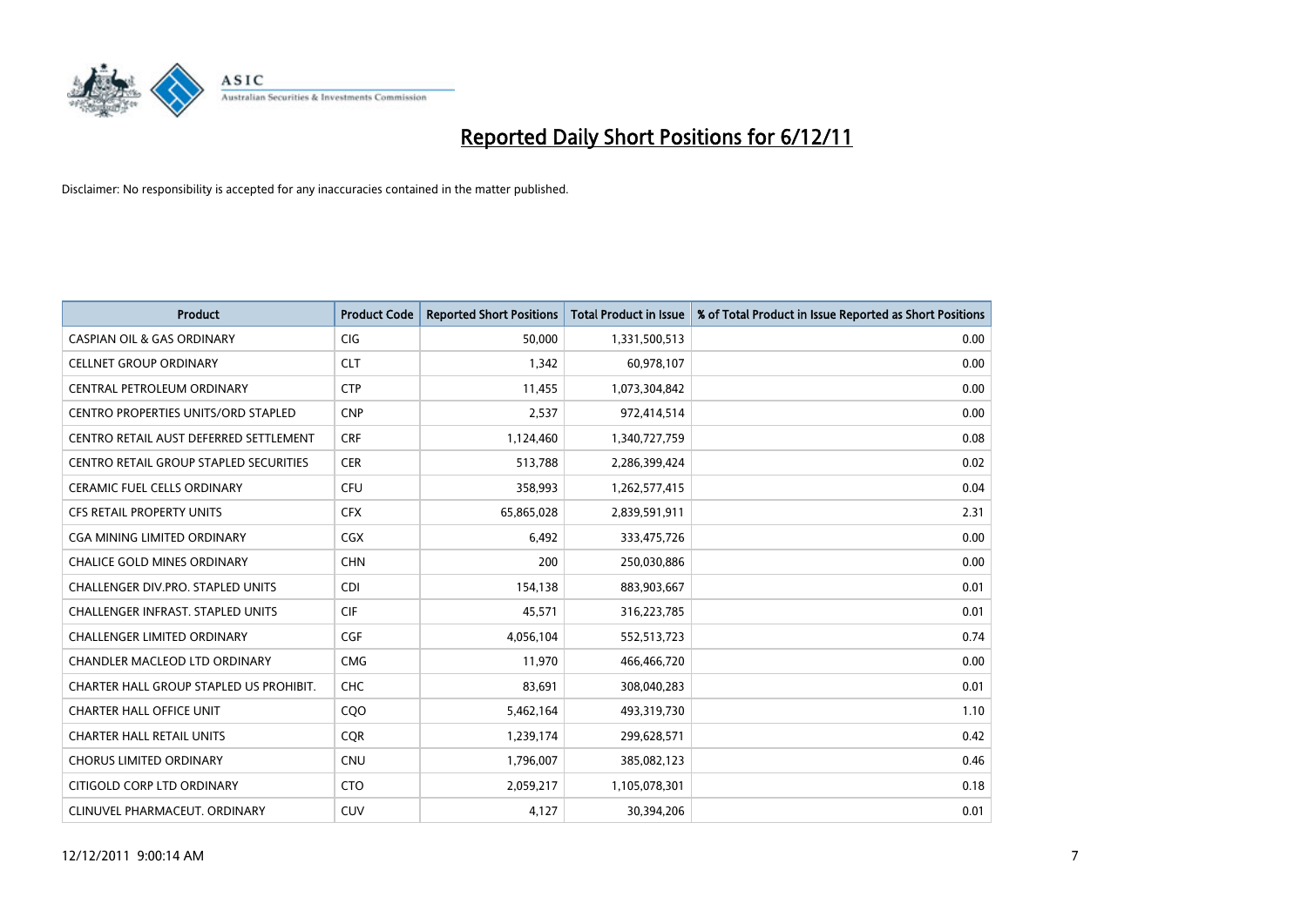

| <b>Product</b>                          | <b>Product Code</b> | <b>Reported Short Positions</b> | <b>Total Product in Issue</b> | % of Total Product in Issue Reported as Short Positions |
|-----------------------------------------|---------------------|---------------------------------|-------------------------------|---------------------------------------------------------|
| <b>CLOUGH LIMITED ORDINARY</b>          | <b>CLO</b>          | 113,708                         | 769,416,269                   | 0.02                                                    |
| <b>COAL &amp; ALLIED ORDINARY</b>       | <b>CNA</b>          | 6,389                           | 86,584,735                    | 0.01                                                    |
| COAL OF AFRICA LTD ORDINARY             | <b>CZA</b>          | 740,928                         | 611,960,610                   | 0.12                                                    |
| COALSPUR MINES LTD ORDINARY             | <b>CPL</b>          | 1,037,285                       | 579,768,744                   | 0.17                                                    |
| <b>COBAR CONSOLIDATED ORDINARY</b>      | CCU                 | 82,062                          | 205,783,037                   | 0.04                                                    |
| COCA-COLA AMATIL ORDINARY               | <b>CCL</b>          | 8,226,958                       | 759,567,552                   | 1.07                                                    |
| <b>COCHLEAR LIMITED ORDINARY</b>        | <b>COH</b>          | 2,950,404                       | 56,902,433                    | 5.19                                                    |
| <b>COCKATOO COAL ORDINARY</b>           | <b>COK</b>          | 6,859,899                       | 1,016,196,908                 | 0.66                                                    |
| COFFEY INTERNATIONAL ORDINARY           | <b>COF</b>          | 16,110                          | 239,260,027                   | 0.01                                                    |
| <b>COKAL LTD ORDINARY</b>               | <b>CKA</b>          | 408,473                         | 149,245,134                   | 0.27                                                    |
| COMMONWEALTH BANK, ORDINARY             | <b>CBA</b>          | 29,583,849                      | 1,576,237,644                 | 1.89                                                    |
| <b>COMMONWEALTH PROP ORDINARY UNITS</b> | <b>CPA</b>          | 20,222,539                      | 2,458,123,552                 | 0.84                                                    |
| <b>COMPASS RESOURCES ORDINARY</b>       | <b>CMR</b>          | 115,000                         | 1,403,744,100                 | 0.00                                                    |
| <b>COMPUTERSHARE LTD ORDINARY</b>       | <b>CPU</b>          | 4,746,869                       | 555,664,059                   | 0.82                                                    |
| CONSOLIDATED MEDIA, ORDINARY            | <b>CMI</b>          | 1,228,867                       | 561,834,996                   | 0.21                                                    |
| CONTANGO MICROCAP ORDINARY              | <b>CTN</b>          | 7,500                           | 147,467,406                   | 0.01                                                    |
| CONTINENTAL COAL LTD ORDINARY           | CCC                 | 45,735                          | 399,224,054                   | 0.01                                                    |
| COOPER ENERGY LTD ORDINARY              | COE                 | 89,539                          | 292,576,001                   | 0.03                                                    |
| <b>COPPER STRIKE LTD ORDINARY</b>       | <b>CSE</b>          | 714                             | 129,455,571                   | 0.00                                                    |
| <b>CORDLIFE LIMITED ORDINARY</b>        | CBB                 |                                 | 150.887.354                   | 0.00                                                    |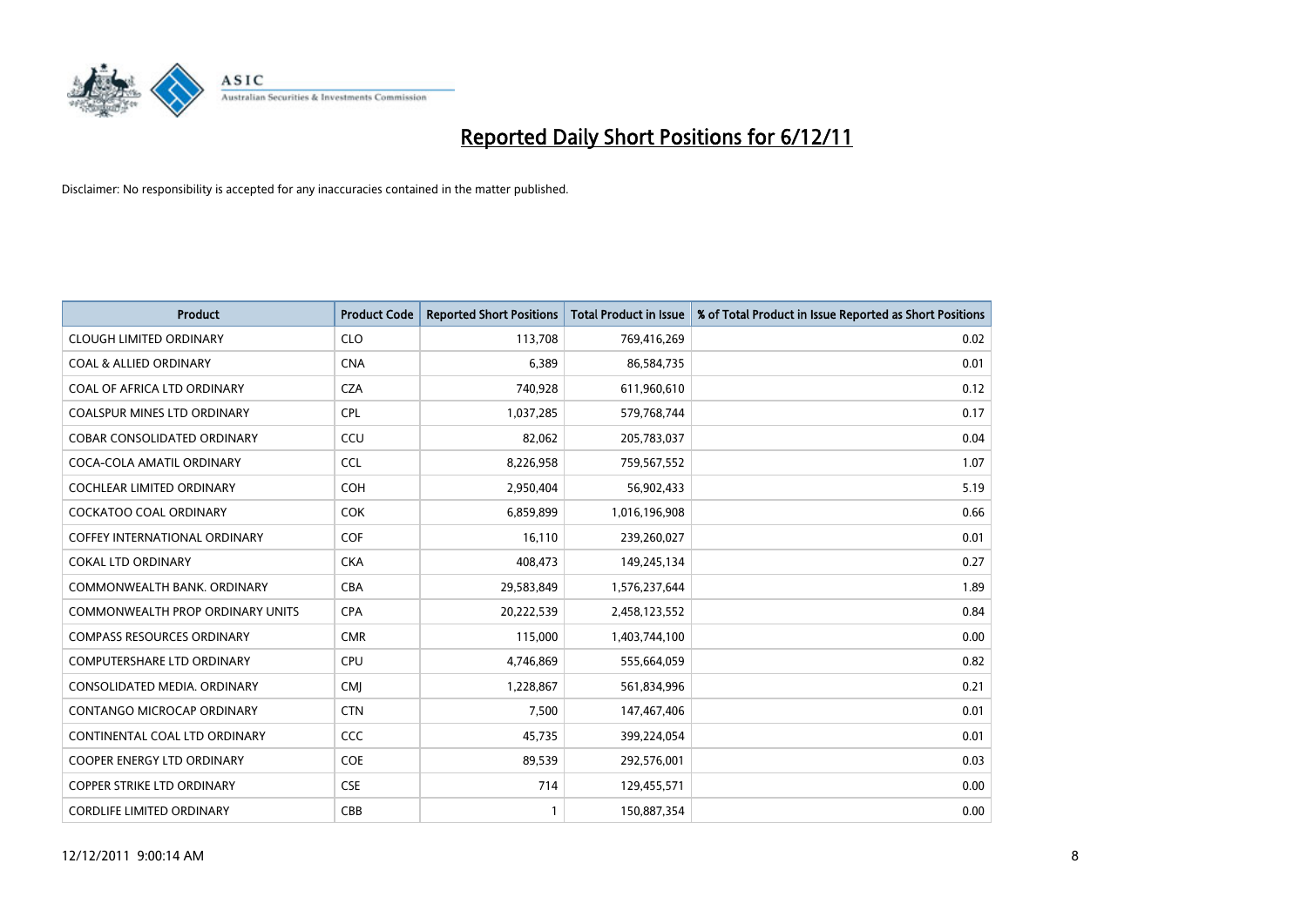

| <b>Product</b>                          | <b>Product Code</b> | <b>Reported Short Positions</b> | <b>Total Product in Issue</b> | % of Total Product in Issue Reported as Short Positions |
|-----------------------------------------|---------------------|---------------------------------|-------------------------------|---------------------------------------------------------|
| <b>COUNT FINANCIAL ORDINARY</b>         | COU                 | 1,017,100                       | 262,282,684                   | 0.38                                                    |
| <b>CREDIT CORP GROUP ORDINARY</b>       | <b>CCP</b>          | 19,167                          | 45,571,114                    | 0.04                                                    |
| <b>CROMWELL PROP STAPLED SECURITIES</b> | <b>CMW</b>          | 82,325                          | 968,904,031                   | 0.01                                                    |
| <b>CROWN LIMITED ORDINARY</b>           | <b>CWN</b>          | 1,645,676                       | 728,394,185                   | 0.21                                                    |
| <b>CSG LIMITED ORDINARY</b>             | CSV                 | 556,905                         | 282,567,499                   | 0.20                                                    |
| <b>CSL LIMITED ORDINARY</b>             | <b>CSL</b>          | 5,978,618                       | 523,403,301                   | 1.13                                                    |
| <b>CSR LIMITED ORDINARY</b>             | <b>CSR</b>          | 16,489,497                      | 506,000,315                   | 3.26                                                    |
| <b>CUDECO LIMITED ORDINARY</b>          | CDU                 | 2,167,450                       | 159,849,865                   | 1.34                                                    |
| <b>CUSTOMERS LIMITED ORDINARY</b>       | <b>CUS</b>          | 41,664                          | 134,869,357                   | 0.03                                                    |
| DART ENERGY LTD ORDINARY                | <b>DTE</b>          | 5,689,664                       | 734,931,470                   | 0.78                                                    |
| DAVID JONES LIMITED ORDINARY            | <b>DJS</b>          | 51,341,362                      | 524,940,325                   | 9.76                                                    |
| <b>DECMIL GROUP LIMITED ORDINARY</b>    | <b>DCG</b>          | 253,584                         | 124,269,568                   | 0.19                                                    |
| DEEP YELLOW LIMITED ORDINARY            | <b>DYL</b>          | 15,876                          | 1,128,506,403                 | 0.00                                                    |
| DEVINE LIMITED ORDINARY                 | <b>DVN</b>          | 1,011                           | 158,730,556                   | 0.00                                                    |
| DEXUS PROPERTY GROUP STAPLED UNITS      | <b>DXS</b>          | 15,947,705                      | 4,839,024,176                 | 0.32                                                    |
| DISCOVERY METALS LTD ORDINARY           | <b>DML</b>          | 7,157,273                       | 440,128,231                   | 1.62                                                    |
| DOMINO PIZZA ENTERPR ORDINARY           | <b>DMP</b>          | 36,037                          | 69,174,674                    | 0.05                                                    |
| DOWNER EDI LIMITED ORDINARY             | <b>DOW</b>          | 5,420,451                       | 429,100,296                   | 1.25                                                    |
| DRILLSEARCH ENERGY ORDINARY             | <b>DLS</b>          | 136,262                         | 305,176,742                   | 0.05                                                    |
| DUET GROUP STAPLED US PROHIBIT.         | <b>DUE</b>          | 8,442,813                       | 1,091,628,341                 | 0.78                                                    |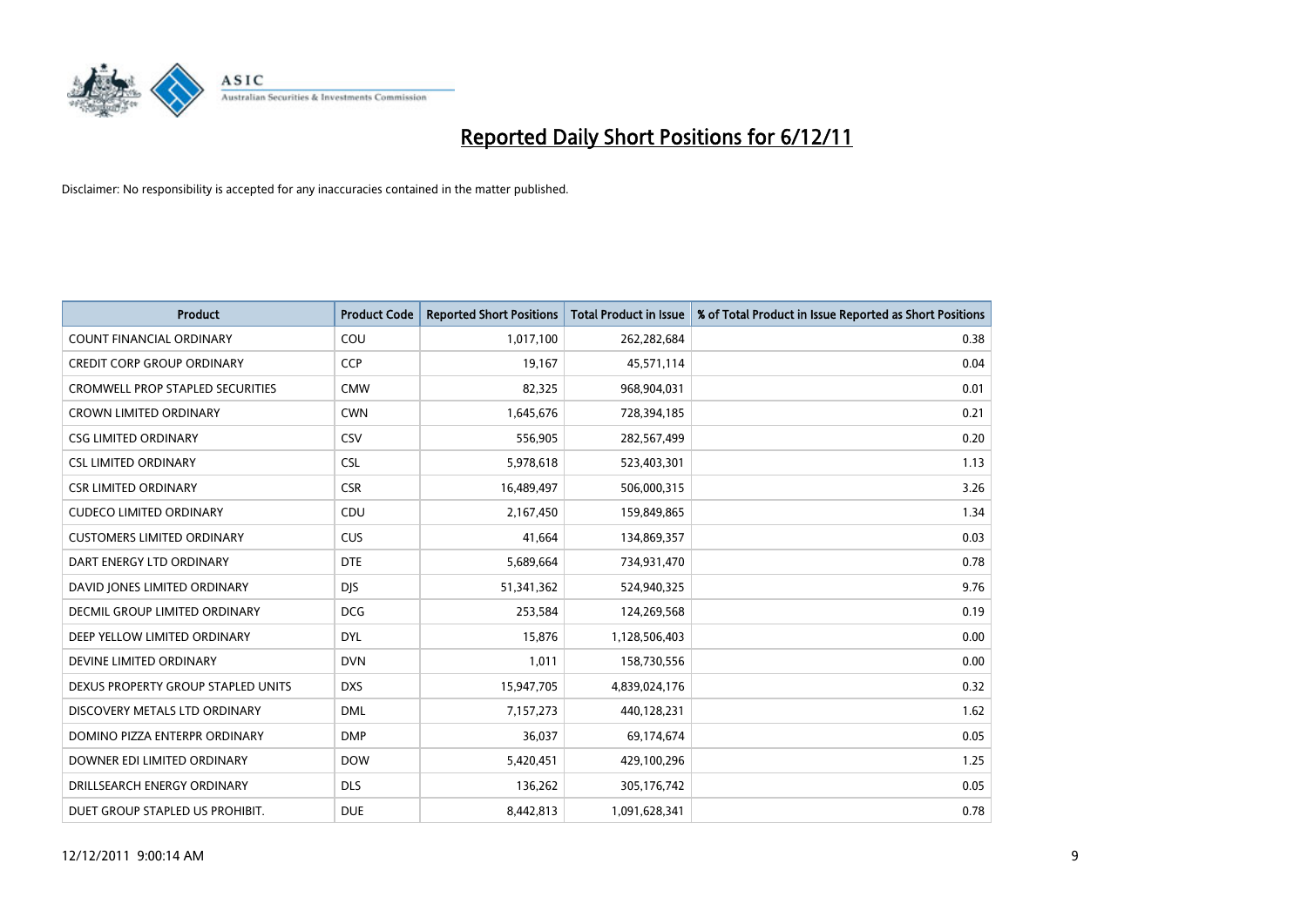

| <b>Product</b>                         | <b>Product Code</b> | <b>Reported Short Positions</b> | <b>Total Product in Issue</b> | % of Total Product in Issue Reported as Short Positions |
|----------------------------------------|---------------------|---------------------------------|-------------------------------|---------------------------------------------------------|
| DULUXGROUP LIMITED ORDINARY            | <b>DLX</b>          | 11,028,953                      | 367,456,259                   | 2.99                                                    |
| <b>DWS LTD ORDINARY</b>                | <b>DWS</b>          | 1,281                           | 132,362,763                   | 0.00                                                    |
| ECHO ENTERTAINMENT ORDINARY            | EGP                 | 6,642,968                       | 688,019,737                   | 0.98                                                    |
| ELDERS LIMITED ORDINARY                | <b>ELD</b>          | 16,018,266                      | 448,598,480                   | 3.56                                                    |
| ELDORADO GOLD CORP CDI 1:1             | EAU                 | 36,067                          | 9,406,121                     | 0.38                                                    |
| ELEMENTAL MINERALS ORDINARY            | <b>ELM</b>          | 433,309                         | 224,756,064                   | 0.19                                                    |
| ELEMENTOS LIMITED ORDINARY             | <b>ELT</b>          | 16                              | 77,068,979                    | 0.00                                                    |
| ELIXIR PETROLEUM LTD ORDINARY          | <b>EXR</b>          | 324,400                         | 217,288,472                   | 0.15                                                    |
| <b>EMECO HOLDINGS ORDINARY</b>         | <b>EHL</b>          | 1,547,686                       | 631,237,586                   | 0.25                                                    |
| ENDEAVOUR MIN CORP DEFERRED SETTLEMENT | <b>EVR</b>          | 357,216                         | 129,341,319                   | 0.28                                                    |
| ENERGY RESOURCES ORDINARY 'A'          | <b>ERA</b>          | 6,878,890                       | 517,725,062                   | 1.31                                                    |
| <b>ENERGY WORLD CORPOR, ORDINARY</b>   | <b>EWC</b>          | 16,159,878                      | 1,734,166,672                 | 0.93                                                    |
| <b>ENTEK ENERGY LTD ORDINARY</b>       | ETE                 | 489,903                         | 510,657,387                   | 0.10                                                    |
| <b>ENTELLECT LIMITED ORDINARY</b>      | <b>ESN</b>          | 464,050                         | 985,337,932                   | 0.05                                                    |
| <b>ENVESTRA LIMITED ORDINARY</b>       | <b>ENV</b>          | 3,916,173                       | 1,547,890,032                 | 0.26                                                    |
| EQUATORIAL RES LTD ORDINARY            | <b>EQX</b>          | 3,115                           | 114,348,553                   | 0.00                                                    |
| EVOLUTION MINING LTD ORDINARY          | <b>EVN</b>          | 2,168,493                       | 669,728,769                   | 0.31                                                    |
| EXOMA ENERGY LIMITED ORDINARY          | <b>EXE</b>          | 281,678                         | 417,357,759                   | 0.07                                                    |
| <b>EXTRACT RESOURCES ORDINARY</b>      | <b>EXT</b>          | 952,091                         | 251,159,163                   | 0.36                                                    |
| FAIRFAX MEDIA LTD ORDINARY             | <b>FXI</b>          | 306.769.252                     | 2,351,955,725                 | 13.07                                                   |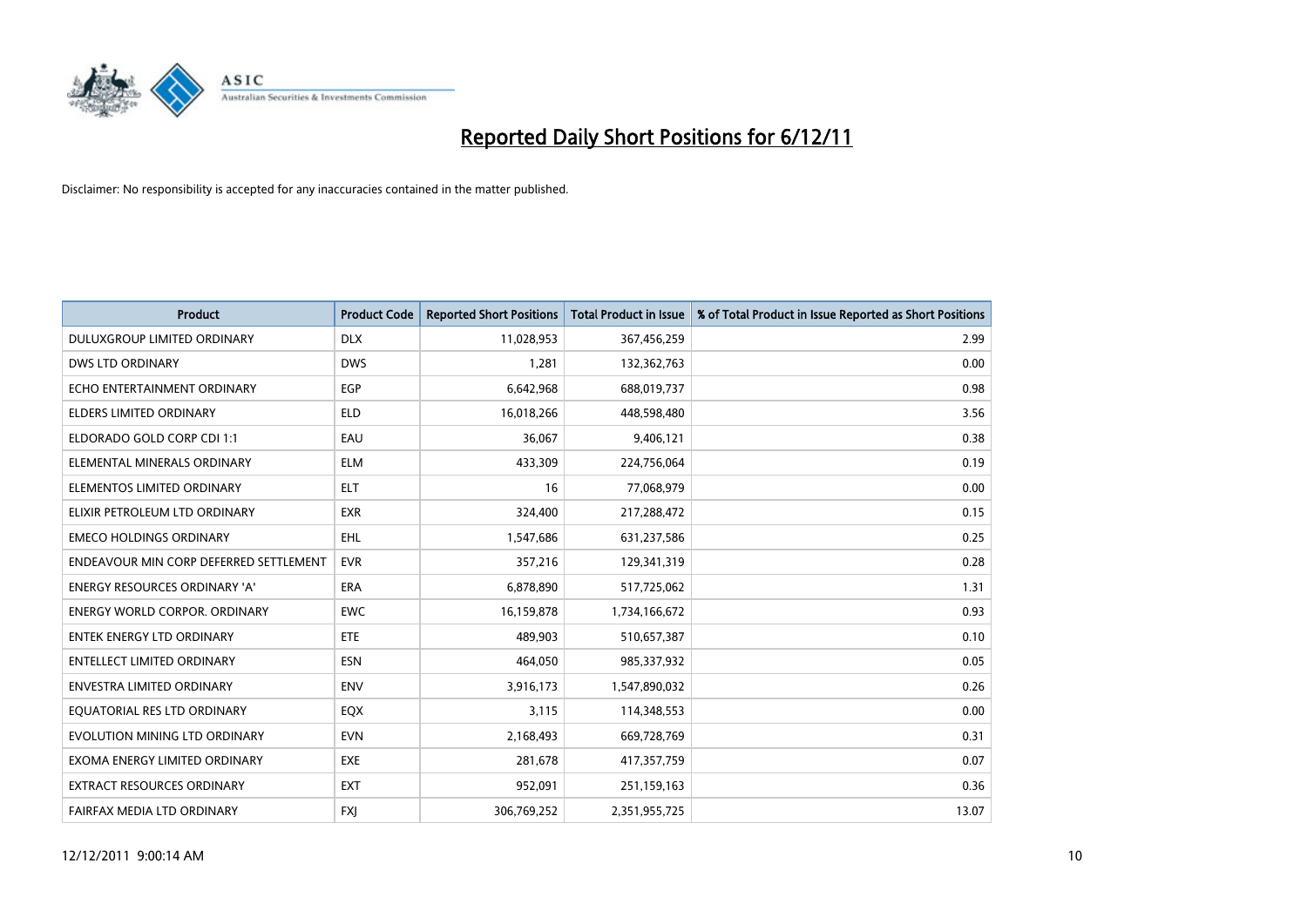

| <b>Product</b>                        | <b>Product Code</b> | <b>Reported Short Positions</b> | <b>Total Product in Issue</b> | % of Total Product in Issue Reported as Short Positions |
|---------------------------------------|---------------------|---------------------------------|-------------------------------|---------------------------------------------------------|
| <b>FANTASTIC HOLDINGS ORDINARY</b>    | <b>FAN</b>          | 1,220                           | 102,739,538                   | 0.00                                                    |
| FAR LTD ORDINARY                      | <b>FAR</b>          | 21,000,000                      | 2,095,368,422                 | 1.00                                                    |
| FISHER & PAYKEL APP. ORDINARY         | <b>FPA</b>          | 115,298                         | 724,235,162                   | 0.02                                                    |
| FKP PROPERTY GROUP STAPLED SECURITIES | <b>FKP</b>          | 22,294,971                      | 1,197,968,723                 | 1.84                                                    |
| FLEETWOOD CORP ORDINARY               | <b>FWD</b>          | 238,075                         | 58,757,144                    | 0.41                                                    |
| FLETCHER BUILDING ORDINARY            | <b>FBU</b>          | 8,355,925                       | 680,739,504                   | 1.22                                                    |
| <b>FLEXIGROUP LIMITED ORDINARY</b>    | <b>FXL</b>          | 1,122,194                       | 277,862,586                   | 0.40                                                    |
| FLIGHT CENTRE ORDINARY                | <b>FLT</b>          | 9,018,033                       | 99,997,851                    | 9.01                                                    |
| FLINDERS MINES LTD ORDINARY           | <b>FMS</b>          | 22,895,485                      | 1,821,300,404                 | 1.25                                                    |
| <b>FOCUS MINERALS LTD ORDINARY</b>    | <b>FML</b>          | 5,181,777                       | 4,320,773,701                 | 0.11                                                    |
| <b>FORGE GROUP LIMITED ORDINARY</b>   | FGE                 | 110,553                         | 83,429,014                    | 0.12                                                    |
| FORTE ENERGY NL ORDINARY              | <b>FTE</b>          | 2,667,039                       | 695,589,311                   | 0.38                                                    |
| <b>FORTESCUE METALS GRP ORDINARY</b>  | <b>FMG</b>          | 51,039,422                      | 3,113,798,659                 | 1.60                                                    |
| <b>FOSTER'S GROUP ORDINARY</b>        | FGL                 | 8,558,665                       | 1,941,514,539                 | 0.44                                                    |
| FTD CORPORATION ORDINARY              | <b>FTD</b>          | 8,088                           | 36,474,593                    | 0.02                                                    |
| <b>FUNTASTIC LIMITED ORDINARY</b>     | <b>FUN</b>          | 322,528                         | 340,997,682                   | 0.09                                                    |
| <b>G.U.D. HOLDINGS ORDINARY</b>       | GUD                 | 408,048                         | 70,107,387                    | 0.58                                                    |
| <b>GALAXY RESOURCES ORDINARY</b>      | GXY                 | 2,822,294                       | 323,327,000                   | 0.86                                                    |
| <b>GEODYNAMICS LIMITED ORDINARY</b>   | GDY                 | 34,227                          | 338,200,845                   | 0.01                                                    |
| <b>GINDALBIE METALS LTD ORDINARY</b>  | <b>GBG</b>          | 26,761,089                      | 1,135,565,349                 | 2.36                                                    |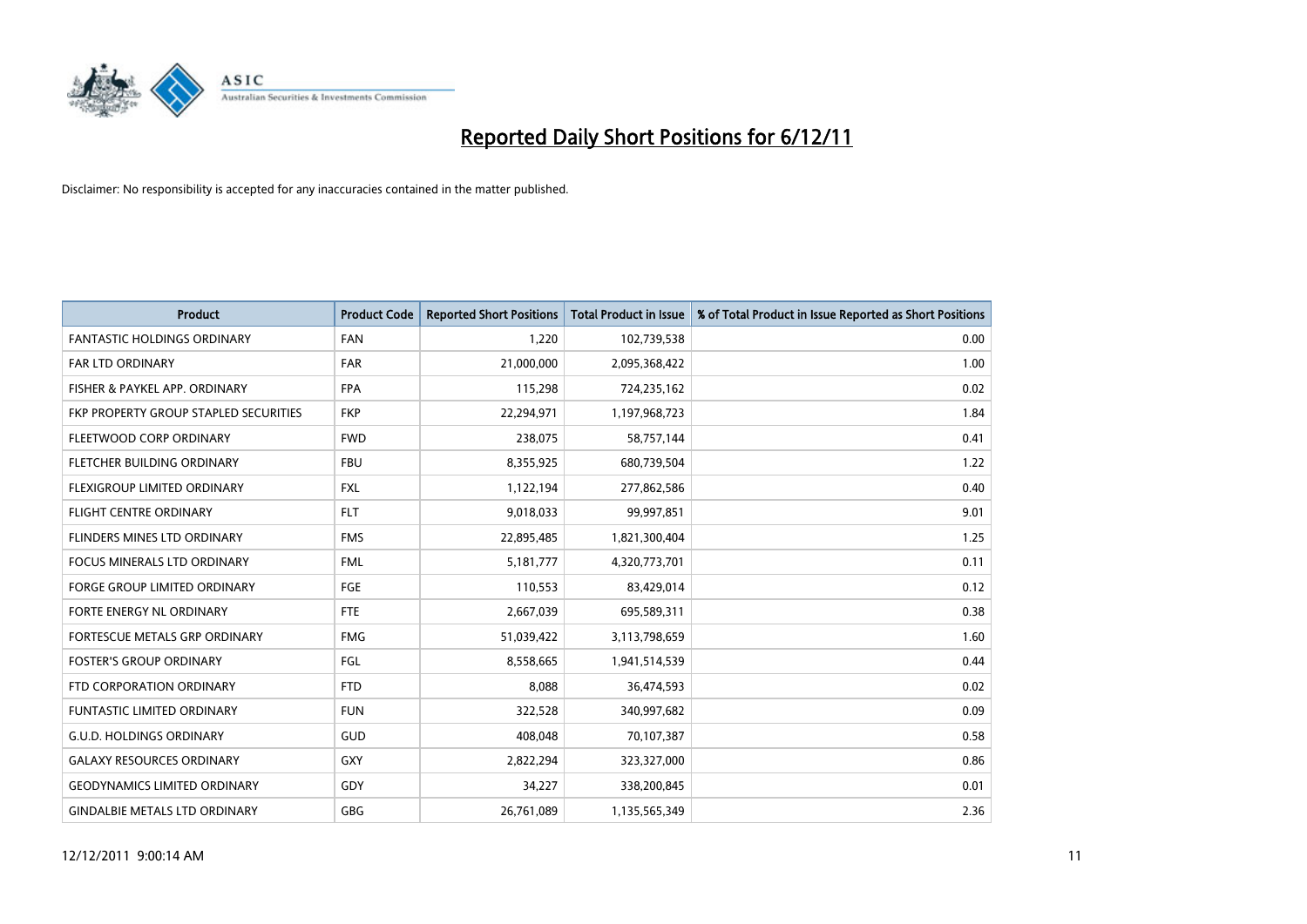

| <b>Product</b>                            | <b>Product Code</b> | <b>Reported Short Positions</b> | <b>Total Product in Issue</b> | % of Total Product in Issue Reported as Short Positions |
|-------------------------------------------|---------------------|---------------------------------|-------------------------------|---------------------------------------------------------|
| <b>GLOBAL MINING ORDINARY</b>             | GMI                 | 8,951                           | 183,235,535                   | 0.00                                                    |
| <b>GLOUCESTER COAL ORDINARY</b>           | GCL                 | 1,051,566                       | 202,905,967                   | 0.53                                                    |
| <b>GME RESOURCES LTD ORDINARY</b>         | <b>GME</b>          | 800                             | 322,635,902                   | 0.00                                                    |
| <b>GOLD ONE INT LTD ORDINARY</b>          | GDO                 | 2,537,801                       | 860,068,311                   | 0.30                                                    |
| <b>GOLD ROAD RES LTD ORDINARY</b>         | <b>GOR</b>          | 89,445                          | 389,650,665                   | 0.02                                                    |
| <b>GOLDEN WEST RESOURCE ORDINARY</b>      | <b>GWR</b>          | 1,617                           | 192,082,567                   | 0.00                                                    |
| <b>GOODMAN FIELDER. ORDINARY</b>          | <b>GFF</b>          | 60,493,888                      | 1,955,559,207                 | 3.08                                                    |
| <b>GOODMAN GROUP STAPLED US PROHIBIT.</b> | <b>GMG</b>          | 25,079,953                      | 7,394,907,651                 | 0.33                                                    |
| <b>GPT GROUP STAPLED SEC.</b>             | <b>GPT</b>          | 23,760,708                      | 1,827,601,773                 | 1.30                                                    |
| <b>GRAINCORP LIMITED A CLASS ORDINARY</b> | <b>GNC</b>          | 739,863                         | 198,318,900                   | 0.37                                                    |
| <b>GRANGE RESOURCES. ORDINARY</b>         | GRR                 | 340,041                         | 1,153,937,134                 | 0.02                                                    |
| <b>GREENCAP LIMITED ORDINARY</b>          | GCG                 |                                 | 262,515,385                   | 0.00                                                    |
| <b>GREENLAND MIN EN LTD ORDINARY</b>      | GGG                 | 3,521,297                       | 410,407,582                   | 0.84                                                    |
| <b>GRYPHON MINERALS LTD ORDINARY</b>      | GRY                 | 1,251,653                       | 345,122,058                   | 0.34                                                    |
| <b>GUILDFORD COAL LTD ORDINARY</b>        | <b>GUF</b>          | 1,527,200                       | 230,523,734                   | 0.67                                                    |
| <b>GUINNESS PEAT GROUP. CDI 1:1</b>       | <b>GPG</b>          | 54                              | 282,655,688                   | 0.00                                                    |
| <b>GUNNS LIMITED FORESTS</b>              | <b>GNSPA</b>        | 4,056                           | 1,200,000                     | 0.34                                                    |
| <b>GUNNS LIMITED ORDINARY</b>             | <b>GNS</b>          | 50,391,835                      | 848,401,559                   | 5.94                                                    |
| <b>GWA GROUP LTD ORDINARY</b>             | <b>GWA</b>          | 12,118,542                      | 301,525,014                   | 4.02                                                    |
| <b>HARVEY NORMAN ORDINARY</b>             | <b>HVN</b>          | 53,340,865                      | 1,062,316,784                 | 5.04                                                    |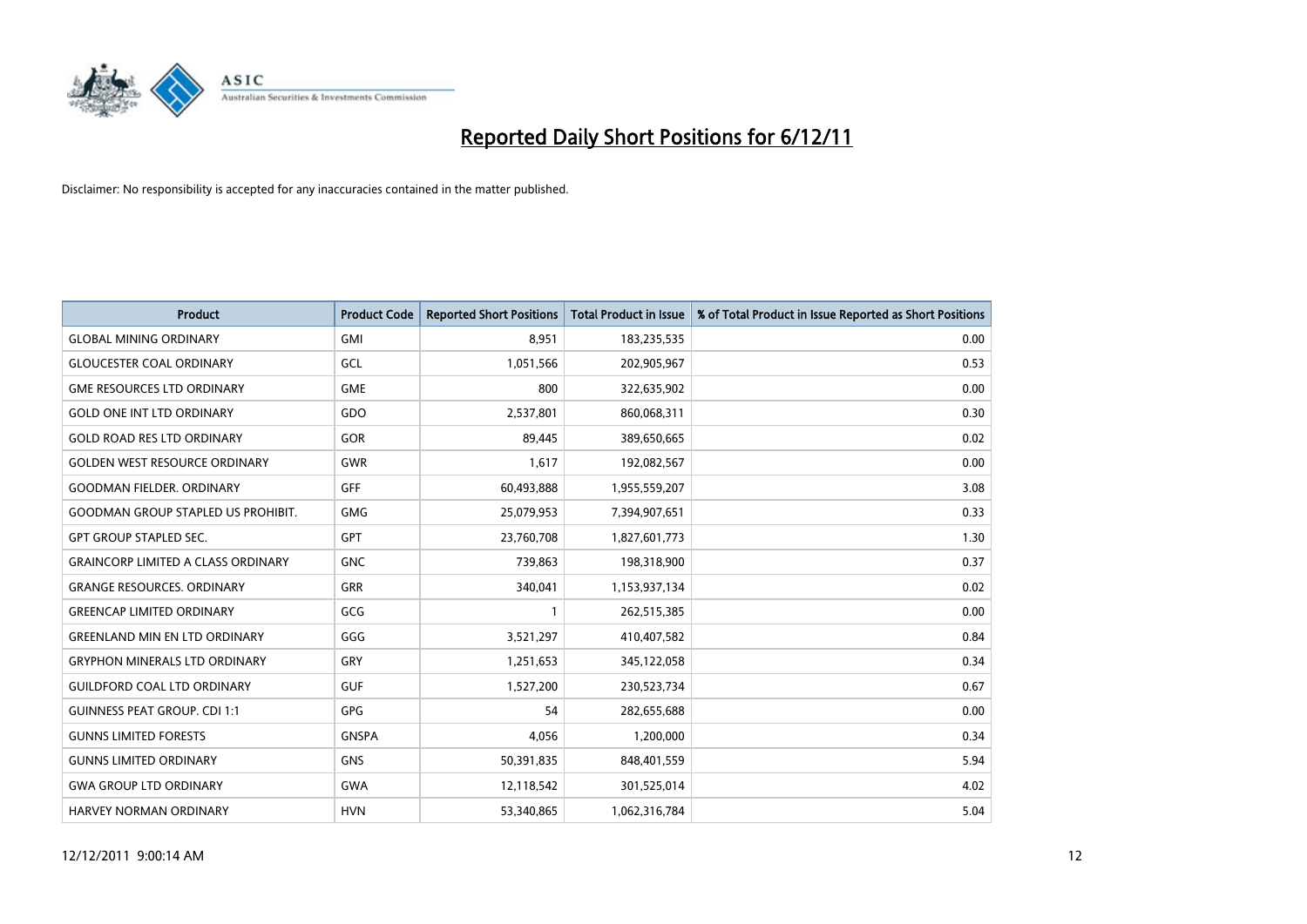

| <b>Product</b>                        | <b>Product Code</b> | <b>Reported Short Positions</b> | <b>Total Product in Issue</b> | % of Total Product in Issue Reported as Short Positions |
|---------------------------------------|---------------------|---------------------------------|-------------------------------|---------------------------------------------------------|
| HASTIE GROUP LIMITED ORDINARY         | <b>HST</b>          | 650,179                         | 137,353,504                   | 0.47                                                    |
| HASTINGS DIVERSIFIED STAPLED SECURITY | <b>HDF</b>          | 3,534,935                       | 530,001,072                   | 0.67                                                    |
| <b>HEARTWARE INT INC CDI 35:1</b>     | <b>HIN</b>          | 272,008                         | 43,772,855                    | 0.62                                                    |
| <b>HENDERSON GROUP CDI 1:1</b>        | <b>HGG</b>          | 10,979,481                      | 668,374,277                   | 1.64                                                    |
| HFA HOLDINGS LIMITED ORDINARY         | <b>HFA</b>          | 16,273                          | 117,332,831                   | 0.01                                                    |
| <b>HIGHLANDS PACIFIC ORDINARY</b>     | <b>HIG</b>          | 2,416,464                       | 686,082,148                   | 0.35                                                    |
| HILLGROVE RES LTD ORDINARY            | <b>HGO</b>          | 5,214,807                       | 793,698,575                   | 0.65                                                    |
| HILLS HOLDINGS LTD ORDINARY           | <b>HIL</b>          | 3,908,042                       | 247,051,631                   | 1.57                                                    |
| HORIZON OIL LIMITED ORDINARY          | <b>HZN</b>          | 18,302,106                      | 1,130,811,515                 | 1.62                                                    |
| HUNNU COAL LIMITED ORDINARY           | <b>HUN</b>          | 22,813                          | 218,565,002                   | 0.00                                                    |
| <b>ICON ENERGY LIMITED ORDINARY</b>   | <b>ICN</b>          | 2,830                           | 469,301,394                   | 0.00                                                    |
| <b>IINET LIMITED ORDINARY</b>         | <b>IIN</b>          | 142,168                         | 149,464,119                   | 0.10                                                    |
| ILUKA RESOURCES ORDINARY              | ILU                 | 8,272,531                       | 418,700,517                   | 1.96                                                    |
| <b>IMDEX LIMITED ORDINARY</b>         | <b>IMD</b>          | 659,607                         | 204,447,435                   | 0.31                                                    |
| IMF (AUSTRALIA) LTD ORDINARY          | <b>IMF</b>          | 330,821                         | 123,828,193                   | 0.26                                                    |
| IMX RESOURCES LTD ORDINARY            | <b>IXR</b>          | 20,000                          | 262,612,803                   | 0.01                                                    |
| <b>INCITEC PIVOT ORDINARY</b>         | <b>IPL</b>          | 1,236,077                       | 1,628,730,107                 | 0.06                                                    |
| INDEPENDENCE GROUP ORDINARY           | <b>IGO</b>          | 5,090,192                       | 202,907,135                   | 2.51                                                    |
| <b>INDOPHIL RESOURCES ORDINARY</b>    | <b>IRN</b>          | 1,010,107                       | 995,437,860                   | 0.11                                                    |
| <b>INDUSTREA LIMITED ORDINARY</b>     | IDL                 | 989.747                         | 368.992.435                   | 0.27                                                    |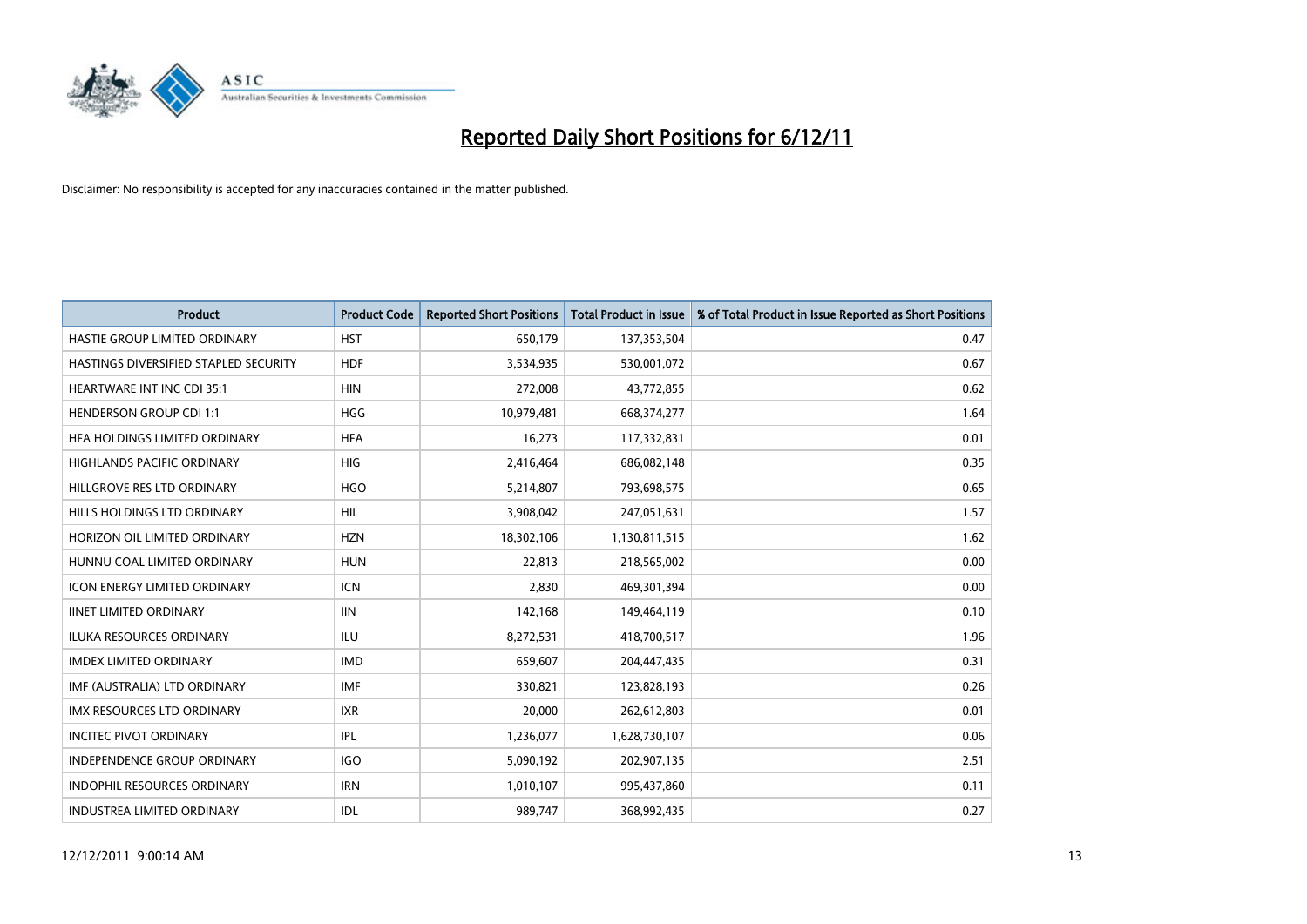

| <b>Product</b>                                  | <b>Product Code</b> | <b>Reported Short Positions</b> | <b>Total Product in Issue</b> | % of Total Product in Issue Reported as Short Positions |
|-------------------------------------------------|---------------------|---------------------------------|-------------------------------|---------------------------------------------------------|
| <b>INFIGEN ENERGY STAPLED SECURITIES</b>        | <b>IFN</b>          | 5,735,390                       | 762,265,972                   | 0.76                                                    |
| ING RE COM GROUP STAPLED SECURITIES             | <b>ILF</b>          | 3,583                           | 441,029,194                   | 0.00                                                    |
| <b>INSURANCE AUSTRALIA ORDINARY</b>             | IAG                 | 6,258,140                       | 2,079,034,021                 | 0.29                                                    |
| INTEGRA MINING LTD. ORDINARY                    | <b>IGR</b>          | 4,857,080                       | 843,843,881                   | 0.57                                                    |
| <b>INTREPID MINES ORDINARY</b>                  | <b>IAU</b>          | 1,936,376                       | 523,508,201                   | 0.36                                                    |
| <b>INVESTA OFFICE FUND STAPLED SECURITIES</b>   | <b>IOF</b>          | 9,317,452                       | 2,657,463,999                 | 0.34                                                    |
| <b>INVOCARE LIMITED ORDINARY</b>                | <b>IVC</b>          | 1,446,611                       | 110,030,298                   | 1.30                                                    |
| ION LIMITED ORDINARY                            | <b>ION</b>          | 164,453                         | 256,365,105                   | 0.06                                                    |
| <b>IOOF HOLDINGS LTD ORDINARY</b>               | IFL.                | 662,457                         | 229,794,395                   | 0.28                                                    |
| <b>IRESS MARKET TECH. ORDINARY</b>              | <b>IRE</b>          | 1,164,256                       | 127,036,010                   | 0.90                                                    |
| <b>IRON ORE HOLDINGS ORDINARY</b>               | <b>IOH</b>          | 14,525                          | 166,087,005                   | 0.01                                                    |
| ISHARES GLOBAL 100 CDI 1:1                      | 100                 | 8,328                           | 10,600,000                    | 0.08                                                    |
| ISHARES MSCI AUS 200 ISHARES MSCI AUS 200       | <b>IOZ</b>          | 70,860                          | 2,701,394                     | 2.62                                                    |
| <b>ISHARES MSCI BRIC CDI 1:1</b>                | <b>IBK</b>          | 2,098                           | 3,650,000                     | 0.06                                                    |
| ISHARES MSCI EM MKTS CDI 1:1                    | <b>IEM</b>          | 25,899                          | 425,700,000                   | 0.01                                                    |
| ISHARES S&P HIGH DIV ISHARES S&P HIGH DIV       | <b>IHD</b>          | 99,992                          | 2,301,253                     | 4.35                                                    |
| ISHARES SMALL ORDS ISHARES SMALL ORDS           | <b>ISO</b>          | 910,691                         | 5,401,916                     | 16.86                                                   |
| <b>IVANHOE AUSTRALIA ORDINARY</b>               | <b>IVA</b>          | 1,031,449                       | 552,011,545                   | 0.17                                                    |
| <b>IAMES HARDIE INDUST CHESS DEPOSITARY INT</b> | <b>IHX</b>          | 18,085,442                      | 435,781,793                   | 4.12                                                    |
| <b>IAMESON RESOURCES ORDINARY</b>               | <b>IAL</b>          | 1.600.000                       | 106,528,865                   | 1.50                                                    |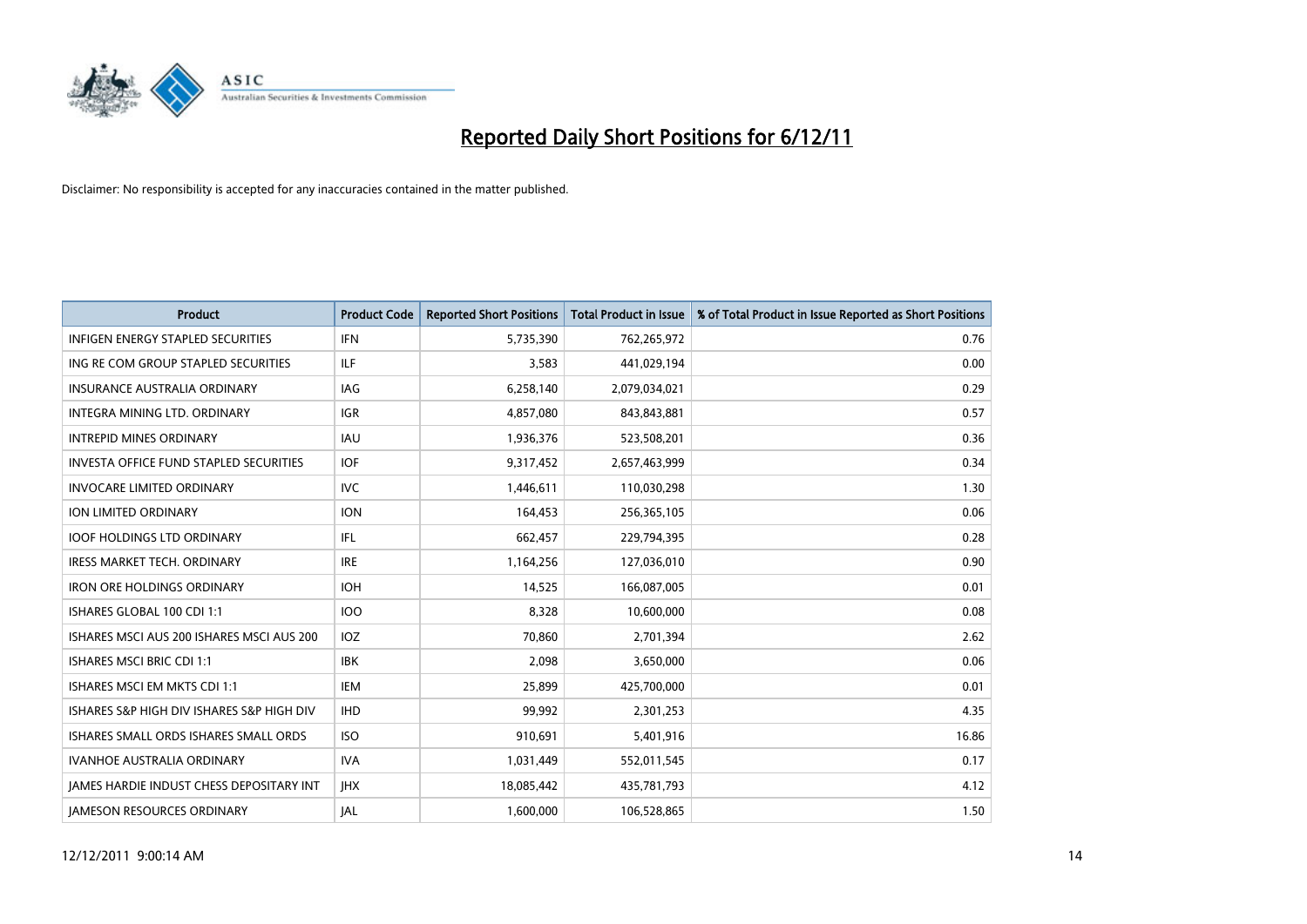

| <b>Product</b>                        | <b>Product Code</b> | <b>Reported Short Positions</b> | <b>Total Product in Issue</b> | % of Total Product in Issue Reported as Short Positions |
|---------------------------------------|---------------------|---------------------------------|-------------------------------|---------------------------------------------------------|
| <b>JB HI-FI LIMITED ORDINARY</b>      | <b>IBH</b>          | 21,256,085                      | 98,833,643                    | 21.51                                                   |
| KAGARA LTD ORDINARY                   | <b>KZL</b>          | 11,304,122                      | 718,307,956                   | 1.57                                                    |
| KAROON GAS AUSTRALIA ORDINARY         | <b>KAR</b>          | 3,070,762                       | 221,420,769                   | 1.37                                                    |
| KATHMANDU HOLD LTD ORDINARY           | <b>KMD</b>          | 2,182,462                       | 200,000,000                   | 1.08                                                    |
| <b>KBL MINING LIMITED ORDINARY</b>    | <b>KBL</b>          | 1,820                           | 166,702,510                   | 0.00                                                    |
| <b>KEYBRIDGE CAPITAL ORDINARY</b>     | KBC                 | 7,999                           | 172,070,564                   | 0.00                                                    |
| KINGSGATE CONSOLID. ORDINARY          | <b>KCN</b>          | 3,727,946                       | 140,872,908                   | 2.65                                                    |
| KINGSROSE MINING LTD ORDINARY         | <b>KRM</b>          | 1,239,860                       | 269,498,726                   | 0.46                                                    |
| <b>LEGEND MINING ORDINARY</b>         | <b>LEG</b>          | 1,276,983                       | 1,980,350,801                 | 0.07                                                    |
| LEIGHTON HOLDINGS ORDINARY            | LEI                 | 6,795,289                       | 336,515,596                   | 2.01                                                    |
| LEND LEASE GROUP UNIT/ORD STAPLED     | LLC                 | 947,417                         | 571,804,090                   | 0.15                                                    |
| LINC ENERGY LTD ORDINARY              | <b>LNC</b>          | 8,446,148                       | 503,418,900                   | 1.67                                                    |
| LIQUEFIED NATURAL ORDINARY            | <b>LNG</b>          | 370,140                         | 267,699,015                   | 0.14                                                    |
| LYNAS CORPORATION ORDINARY            | <b>LYC</b>          | 113,981,561                     | 1,713,846,913                 | 6.62                                                    |
| <b>M2 TELECOMMUNICATION ORDINARY</b>  | <b>MTU</b>          | 312,790                         | 124,493,385                   | 0.25                                                    |
| <b>MACA LIMITED ORDINARY</b>          | <b>MLD</b>          | 1,651                           | 150,000,000                   | 0.00                                                    |
| MACARTHUR COAL ORDINARY               | <b>MCC</b>          | 498,821                         | 302,092,343                   | 0.16                                                    |
| MACMAHON HOLDINGS ORDINARY            | MAH                 | 3,022,306                       | 738,631,705                   | 0.41                                                    |
| MACQ ATLAS ROADS GRP ORDINARY STAPLED | <b>MOA</b>          | 15,084,965                      | 464,279,594                   | 3.26                                                    |
| MACQUARIE GROUP LTD ORDINARY          | MQG                 | 5,759,186                       | 348,545,115                   | 1.60                                                    |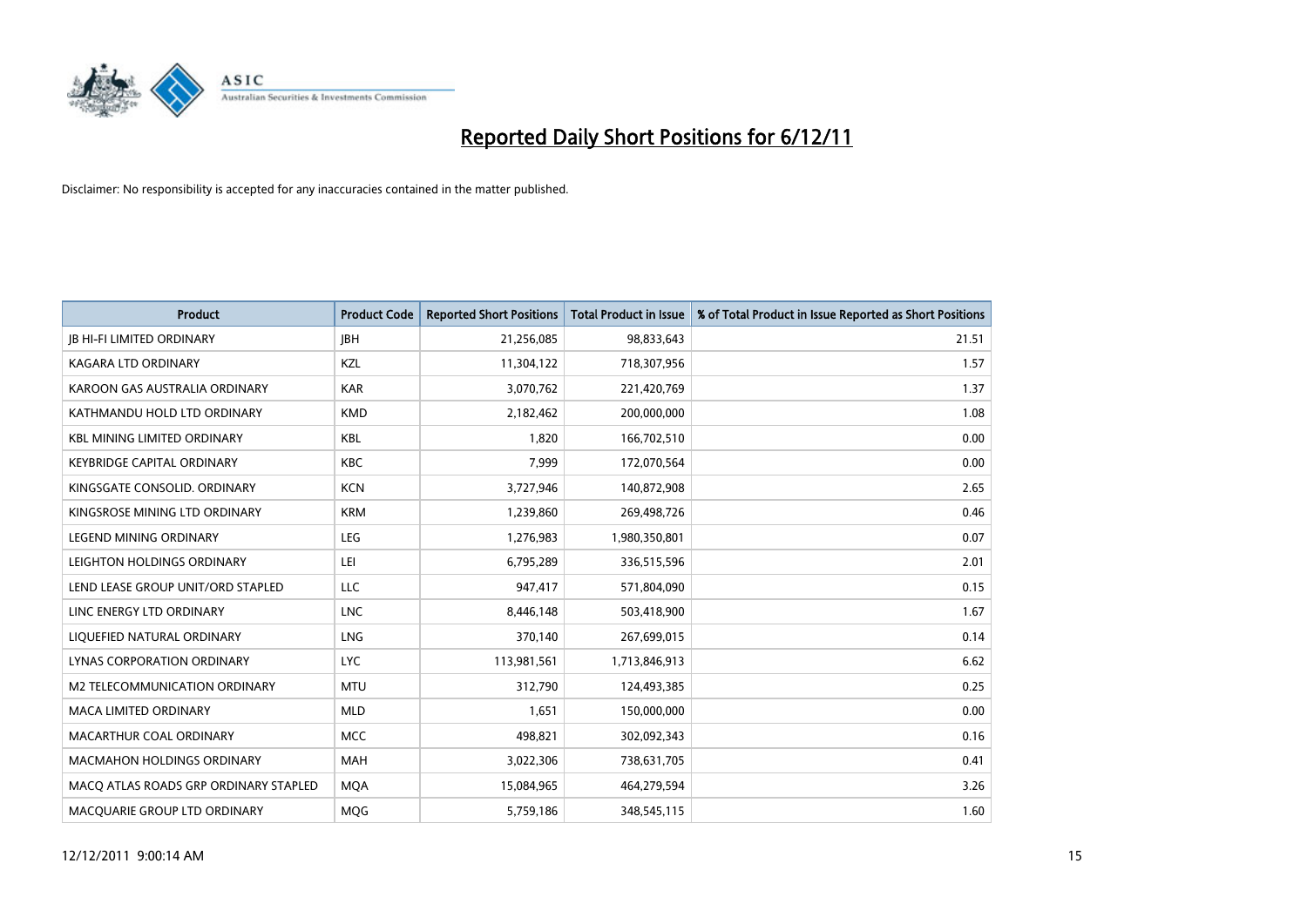

| <b>Product</b>                       | <b>Product Code</b> | <b>Reported Short Positions</b> | <b>Total Product in Issue</b> | % of Total Product in Issue Reported as Short Positions |
|--------------------------------------|---------------------|---------------------------------|-------------------------------|---------------------------------------------------------|
| MAP GROUP US PROHIB DEF SET          | <b>MAPDA</b>        | 3,399,526                       | 1,861,210,782                 | 0.17                                                    |
| MARENGO MINING ORDINARY              | <b>MGO</b>          | 981,654                         | 1,002,399,863                 | 0.09                                                    |
| <b>MATRIX C &amp; E LTD ORDINARY</b> | <b>MCE</b>          | 493,046                         | 77,081,507                    | 0.62                                                    |
| MCMILLAN SHAKESPEARE ORDINARY        | <b>MMS</b>          | 103,926                         | 70,639,319                    | 0.14                                                    |
| <b>MCPHERSON'S LTD ORDINARY</b>      | <b>MCP</b>          | 16,360                          | 72,401,758                    | 0.02                                                    |
| MEDUSA MINING LTD ORDINARY           | <b>MML</b>          | 902,015                         | 188,837,911                   | 0.47                                                    |
| MELBOURNE IT LIMITED ORDINARY        | <b>MLB</b>          | 136,142                         | 81,352,178                    | 0.17                                                    |
| MEO AUSTRALIA LTD ORDINARY           | <b>MEO</b>          | 3,720,892                       | 539,913,260                   | 0.68                                                    |
| MERMAID MARINE ORDINARY              | <b>MRM</b>          | 342,436                         | 217,833,136                   | 0.15                                                    |
| MESOBLAST LIMITED ORDINARY           | <b>MSB</b>          | 8,082,301                       | 280,425,258                   | 2.90                                                    |
| METALS X LIMITED ORDINARY            | <b>MLX</b>          | 326,940                         | 1,327,100,831                 | 0.03                                                    |
| METCASH LIMITED ORDINARY             | <b>MTS</b>          | 27,243,106                      | 771,343,008                   | 3.50                                                    |
| METGASCO LIMITED ORDINARY            | <b>MEL</b>          | 235,435                         | 338,958,156                   | 0.07                                                    |
| METMINCO LIMITED ORDINARY            | <b>MNC</b>          | 5,382,701                       | 1,674,466,146                 | 0.31                                                    |
| MHM METALS LIMITED ORDINARY          | <b>MHM</b>          | 181,400                         | 102,957,456                   | 0.18                                                    |
| MICLYN EXP OFFSHR ORDINARY           | <b>MIO</b>          | 19,297                          | 274,618,684                   | 0.01                                                    |
| MINCOR RESOURCES NL ORDINARY         | <b>MCR</b>          | 1,091,894                       | 196,180,804                   | 0.54                                                    |
| MINEMAKERS LIMITED ORDINARY          | <b>MAK</b>          | 44,227                          | 228,236,727                   | 0.02                                                    |
| MINERAL DEPOSITS ORDINARY            | <b>MDL</b>          | 140,653                         | 83,538,786                    | 0.17                                                    |
| MINERAL RESOURCES. ORDINARY          | <b>MIN</b>          | 713,399                         | 184,376,989                   | 0.37                                                    |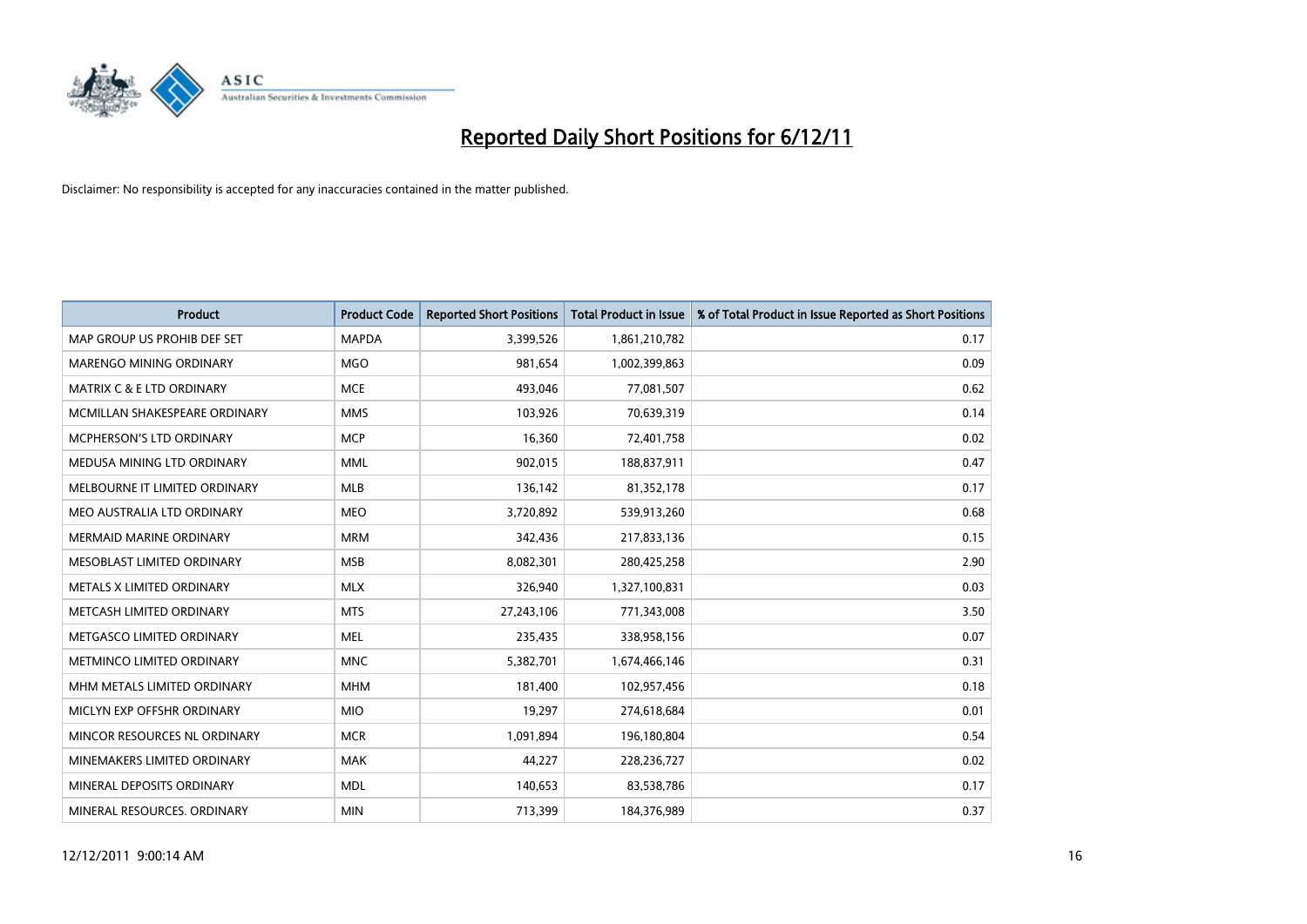

| <b>Product</b>                     | <b>Product Code</b> | <b>Reported Short Positions</b> | <b>Total Product in Issue</b> | % of Total Product in Issue Reported as Short Positions |
|------------------------------------|---------------------|---------------------------------|-------------------------------|---------------------------------------------------------|
| MIRABELA NICKEL LTD ORDINARY       | <b>MBN</b>          | 15,534,488                      | 491,781,237                   | 3.17                                                    |
| MIRVAC GROUP STAPLED SECURITIES    | <b>MGR</b>          | 24,007,241                      | 3,416,924,188                 | 0.70                                                    |
| <b>MOLOPO ENERGY LTD ORDINARY</b>  | <b>MPO</b>          | 1,681,066                       | 245,579,810                   | 0.69                                                    |
| MOLY MINES LIMITED ORDINARY        | <b>MOL</b>          | 6,234                           | 384,893,989                   | 0.00                                                    |
| <b>MONADELPHOUS GROUP ORDINARY</b> | <b>MND</b>          | 1,684,114                       | 88,674,327                    | 1.90                                                    |
| MORTGAGE CHOICE LTD ORDINARY       | <b>MOC</b>          | 1,122,434                       | 119,948,255                   | 0.93                                                    |
| <b>MOUNT GIBSON IRON ORDINARY</b>  | <b>MGX</b>          | 8.006.277                       | 1,082,570,693                 | 0.73                                                    |
| MSF SUGAR LIMITED ORDINARY         | <b>MSF</b>          | 24,729                          | 69,248,422                    | 0.03                                                    |
| MULTIPLEX SITES SITES              | <b>MXUPA</b>        | 22                              | 4,500,000                     | 0.00                                                    |
| MURCHISON METALS LTD ORDINARY      | <b>MMX</b>          | 15,118,750                      | 442,437,524                   | 3.41                                                    |
| <b>MYER HOLDINGS LTD ORDINARY</b>  | <b>MYR</b>          | 71,330,818                      | 583,384,551                   | 12.20                                                   |
| <b>MYSTATE LIMITED ORDINARY</b>    | <b>MYS</b>          | 3,639                           | 67,463,454                    | 0.00                                                    |
| NATIONAL AUST. BANK ORDINARY       | <b>NAB</b>          | 20,729,116                      | 2,204,213,794                 | 0.92                                                    |
| NATURAL FUEL LIMITED ORDINARY      | <b>NFL</b>          |                                 | 1,121,912                     | 0.00                                                    |
| NAVIGATOR RESOURCES ORDINARY       | <b>NAV</b>          | 500                             | 2,222,106,823                 | 0.00                                                    |
| NAVITAS LIMITED ORDINARY           | <b>NVT</b>          | 3,388,889                       | 375,318,628                   | 0.88                                                    |
| NEON ENERGY LIMITED ORDINARY       | <b>NEN</b>          | 3,140,000                       | 432,645,272                   | 0.73                                                    |
| NEPTUNE MARINE ORDINARY            | <b>NMS</b>          | 182,253                         | 1,748,545,632                 | 0.01                                                    |
| NEW HOPE CORPORATION ORDINARY      | <b>NHC</b>          | 267,937                         | 830,230,549                   | 0.03                                                    |
| NEW STANDARD ENERGY ORDINARY       | <b>NSE</b>          | 356,385                         | 229,052,955                   | 0.15                                                    |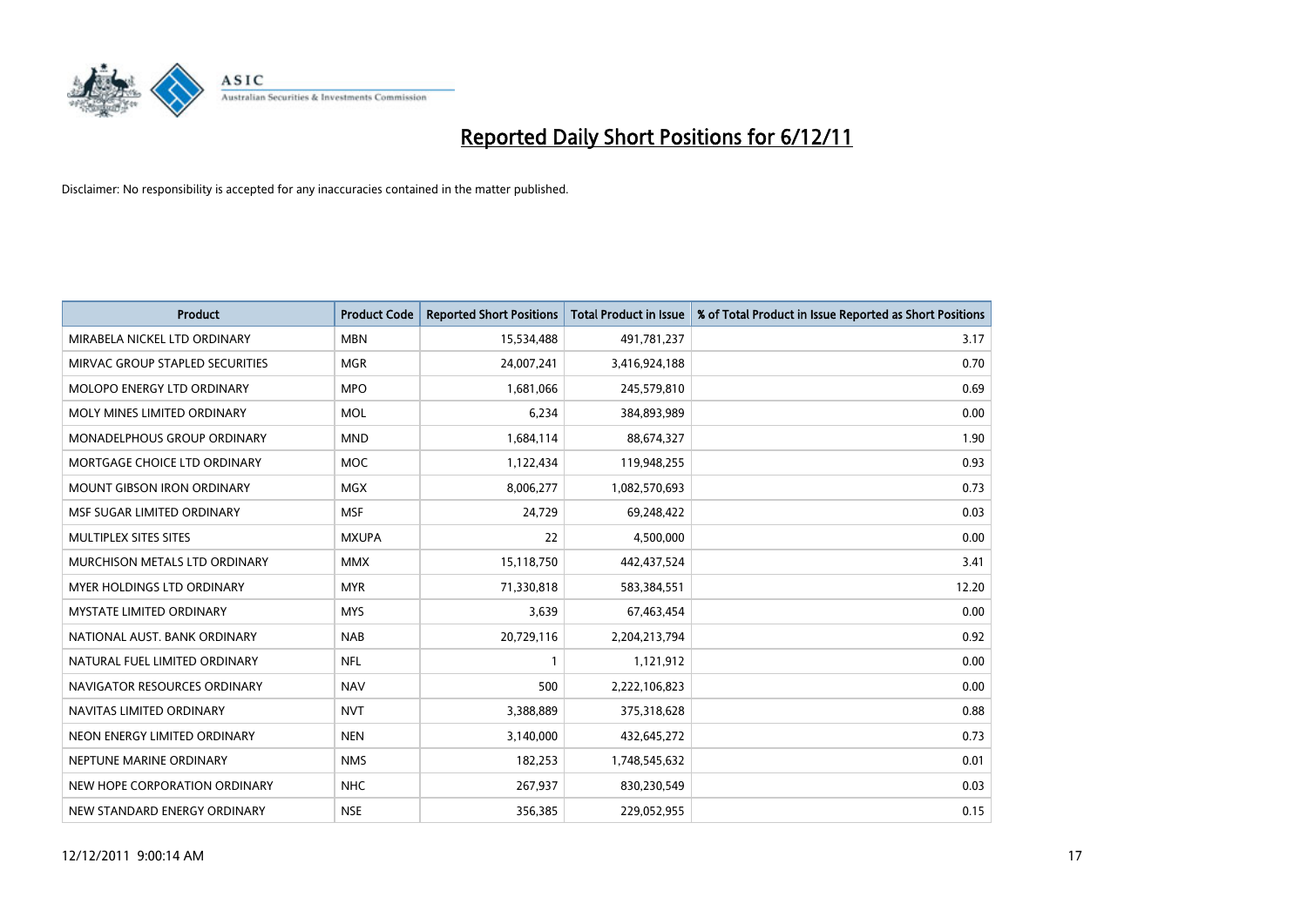

| <b>Product</b>                        | <b>Product Code</b> | <b>Reported Short Positions</b> | <b>Total Product in Issue</b> | % of Total Product in Issue Reported as Short Positions |
|---------------------------------------|---------------------|---------------------------------|-------------------------------|---------------------------------------------------------|
| NEWCREST MINING ORDINARY              | <b>NCM</b>          | 1,470,957                       | 765,495,616                   | 0.18                                                    |
| NEWS CORP A NON-VOTING CDI            | <b>NWSLV</b>        | 2,687,585                       | 1,699,588,089                 | 0.16                                                    |
| NEWS CORP B VOTING CDI                | <b>NWS</b>          | 2,015,657                       | 798,520,953                   | 0.25                                                    |
| NEXBIS LIMITED ORDINARY               | <b>NBS</b>          | 63,733                          | 798,356,704                   | 0.01                                                    |
| NEXTDC LIMITED ORDINARY               | <b>NXT</b>          | 1,984                           | 123,533,558                   | 0.00                                                    |
| NEXUS ENERGY LIMITED ORDINARY         | <b>NXS</b>          | 8,493,678                       | 1,326,821,159                 | 0.64                                                    |
| NIB HOLDINGS LIMITED ORDINARY         | <b>NHF</b>          | 104,911                         | 466,733,110                   | 0.02                                                    |
| NIDO PETROLEUM ORDINARY               | <b>NDO</b>          | 657,493                         | 1,389,163,151                 | 0.05                                                    |
| NOBLE MINERAL RES ORDINARY            | <b>NMG</b>          | 1,037,157                       | 523,308,820                   | 0.21                                                    |
| NORTHERN IRON LTD ORDINARY            | <b>NFE</b>          | 789,428                         | 336,084,863                   | 0.23                                                    |
| NRW HOLDINGS LIMITED ORDINARY         | <b>NWH</b>          | 1,766,530                       | 278,888,011                   | 0.63                                                    |
| NUCOAL RESOURCES NL ORDINARY          | <b>NCR</b>          | 79,200                          | 441,150,707                   | 0.02                                                    |
| NUFARM LIMITED ORDINARY               | <b>NUF</b>          | 3,335,197                       | 261,947,565                   | 1.27                                                    |
| OAKTON LIMITED ORDINARY               | <b>OKN</b>          | 604.833                         | 93,800,235                    | 0.64                                                    |
| OCEANAGOLD CORP. CHESS DEPOSITARY INT | <b>OGC</b>          | 739,217                         | 262,642,606                   | 0.27                                                    |
| OCEANIA CAPITAL LTD ORDINARY          | <b>OCP</b>          | 2,500                           | 91,921,295                    | 0.00                                                    |
| OIL SEARCH LTD ORDINARY               | <b>OSH</b>          | 7,342,921                       | 1,325,155,171                 | 0.56                                                    |
| OM HOLDINGS LIMITED ORDINARY          | <b>OMH</b>          | 11,108,985                      | 504,105,150                   | 2.20                                                    |
| <b>ONESTEEL LIMITED ORDINARY</b>      | OST                 | 46,256,390                      | 1,342,393,583                 | 3.41                                                    |
| ORICA LIMITED ORDINARY                | ORI                 | 2,888,264                       | 363,966,570                   | 0.75                                                    |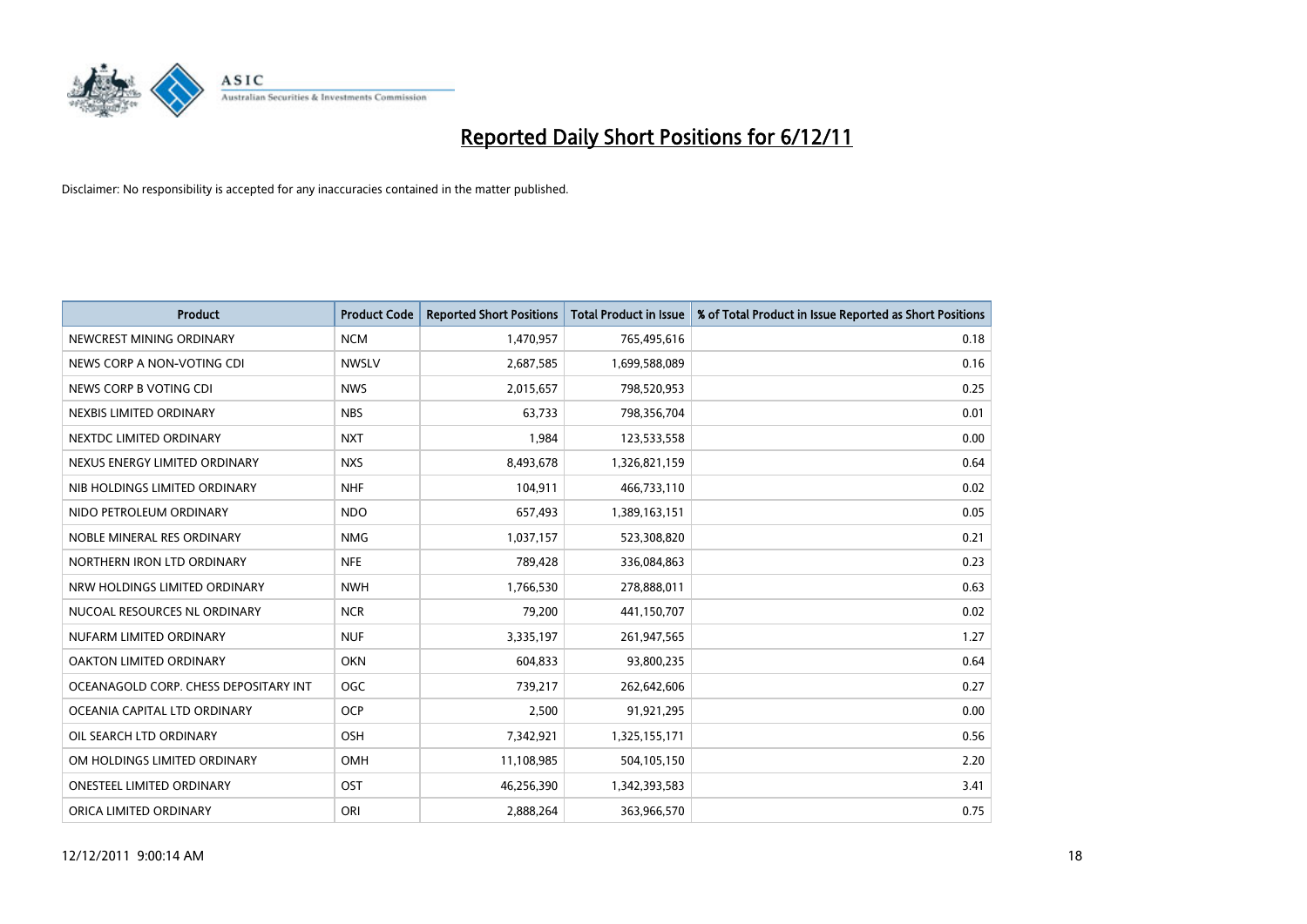

| <b>Product</b>                 | <b>Product Code</b> | <b>Reported Short Positions</b> | <b>Total Product in Issue</b> | % of Total Product in Issue Reported as Short Positions |
|--------------------------------|---------------------|---------------------------------|-------------------------------|---------------------------------------------------------|
| ORIGIN ENERGY ORDINARY         | <b>ORG</b>          | 3,187,902                       | 1,086,138,610                 | 0.29                                                    |
| OROCOBRE LIMITED ORDINARY      | <b>ORE</b>          | 254,573                         | 103,195,029                   | 0.24                                                    |
| OROTONGROUP LIMITED ORDINARY   | ORL                 | 6,852                           | 40,880,902                    | 0.01                                                    |
| OTTO ENERGY LIMITED ORDINARY   | <b>OEL</b>          | 109,204                         | 1,138,290,071                 | 0.01                                                    |
| OZ MINERALS ORDINARY           | OZL                 | 10,115,595                      | 316,690,008                   | 3.16                                                    |
| <b>PACIFIC BRANDS ORDINARY</b> | <b>PBG</b>          | 7,296,812                       | 912,915,695                   | 0.81                                                    |
| PALADIN ENERGY LTD ORDINARY    | <b>PDN</b>          | 31,576,576                      | 835,484,064                   | 3.77                                                    |
| PANAUST LIMITED ORDINARY       | <b>PNA</b>          | 13,061,466                      | 593,892,185                   | 2.20                                                    |
| PANORAMIC RESOURCES ORDINARY   | PAN                 | 874,558                         | 207,050,710                   | 0.42                                                    |
| PAPERLINX LIMITED ORDINARY     | <b>PPX</b>          | 2,832,642                       | 609,280,761                   | 0.47                                                    |
| PAPILLON RES LTD ORDINARY      | PIR                 | 482,808                         | 209,170,467                   | 0.23                                                    |
| PATTIES FOODS LTD ORDINARY     | PFL                 |                                 | 138,989,223                   | 0.00                                                    |
| PEET LIMITED ORDINARY          | PPC                 | 338,823                         | 320,170,604                   | 0.11                                                    |
| PENINSULA ENERGY LTD ORDINARY  | <b>PEN</b>          | 1,755,377                       | 2,135,490,443                 | 0.08                                                    |
| PERILYA LIMITED ORDINARY       | PEM                 | 2,897                           | 769,316,426                   | 0.00                                                    |
| PERPETUAL LIMITED ORDINARY     | PPT                 | 2,642,927                       | 41,342,420                    | 6.38                                                    |
| PERSEUS MINING LTD ORDINARY    | PRU                 | 1,775,116                       | 455,827,088                   | 0.39                                                    |
| PETSEC ENERGY ORDINARY         | <b>PSA</b>          | 223,332                         | 231,283,622                   | 0.10                                                    |
| PHARMAXIS LTD ORDINARY         | <b>PXS</b>          | 2,248,663                       | 269,243,547                   | 0.83                                                    |
| PHOTON GROUP LTD ORDINARY      | <b>PGA</b>          | 250,510                         | 1,540,886,866                 | 0.02                                                    |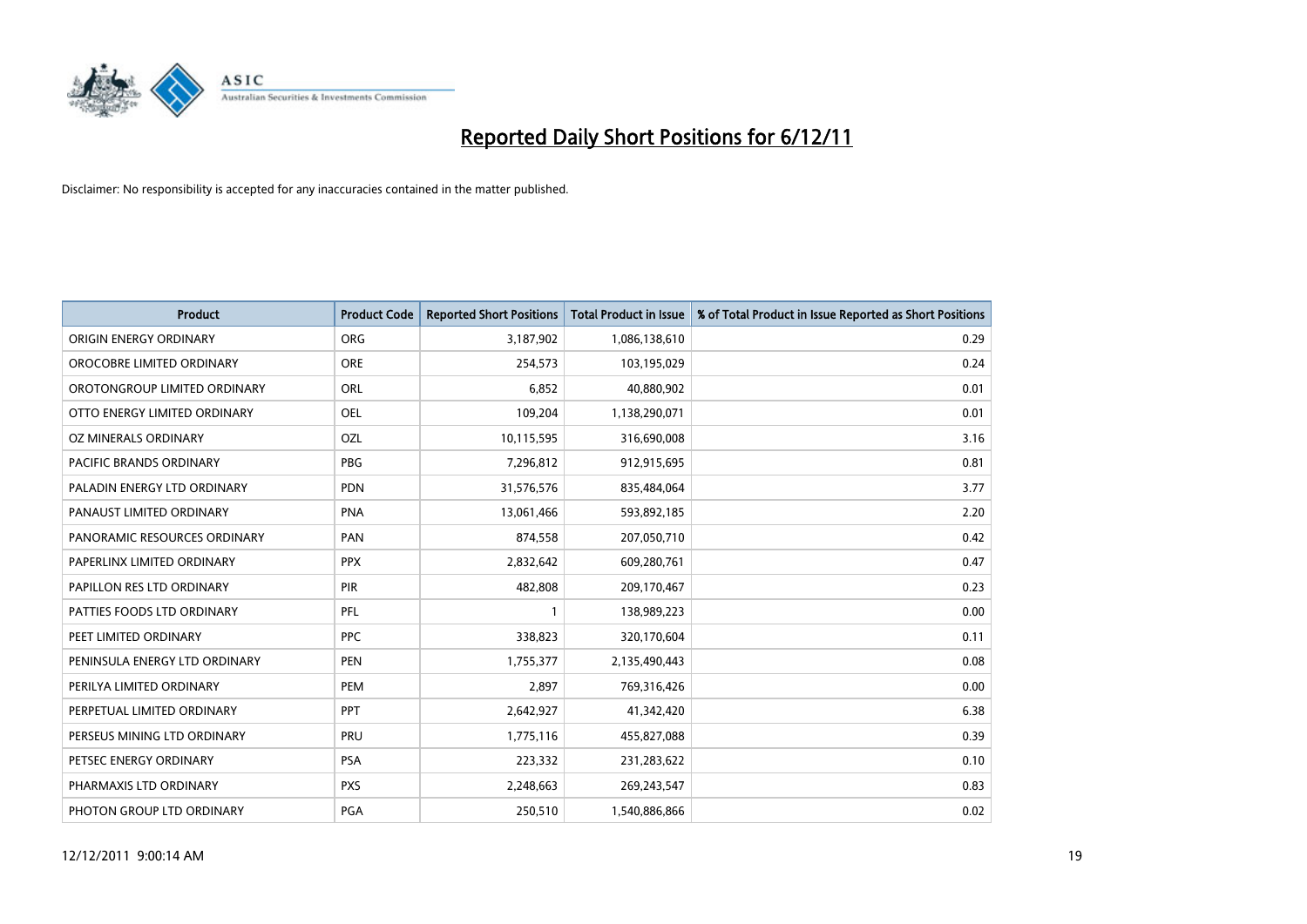

| <b>Product</b>                      | <b>Product Code</b> | <b>Reported Short Positions</b> | <b>Total Product in Issue</b> | % of Total Product in Issue Reported as Short Positions |
|-------------------------------------|---------------------|---------------------------------|-------------------------------|---------------------------------------------------------|
| PLATINUM ASSET ORDINARY             | <b>PTM</b>          | 5,254,334                       | 561,347,878                   | 0.94                                                    |
| PLATINUM AUSTRALIA ORDINARY         | <b>PLA</b>          | 2,978,330                       | 442,130,039                   | 0.68                                                    |
| PLATINUM AUSTRALIA RIGHTS 09-DEC-11 | <b>PLAR</b>         | 153,034                         | 36,844,170                    | 0.42                                                    |
| PLATINUM CAPITAL LTD ORDINARY       | <b>PMC</b>          |                                 | 165,756,878                   | 0.00                                                    |
| PLUTON RESOURCES ORDINARY           | PLV                 | 102                             | 227,338,688                   | 0.00                                                    |
| PMI GOLD CORP CDI 1:1               | <b>PVM</b>          | 2,860                           | 52,109,650                    | 0.01                                                    |
| <b>PMP LIMITED ORDINARY</b>         | <b>PMP</b>          | 181.246                         | 329,842,473                   | 0.06                                                    |
| PORT BOUVARD LIMITED ORDINARY       | PBD                 | 6,754                           | 593,868,295                   | 0.00                                                    |
| PREMIER INVESTMENTS ORDINARY        | <b>PMV</b>          | 510,522                         | 155,062,831                   | 0.33                                                    |
| PRIMA BIOMED LTD ORDINARY           | <b>PRR</b>          | 4,151,069                       | 1,018,266,121                 | 0.40                                                    |
| PRIMARY HEALTH CARE ORDINARY        | <b>PRY</b>          | 9,742,226                       | 500,336,679                   | 1.96                                                    |
| PRIME MEDIA GRP LTD ORDINARY        | <b>PRT</b>          | $\overline{2}$                  | 366,330,303                   | 0.00                                                    |
| PRIMEAG AUSTRALIA ORDINARY          | PAG                 | 65,060                          | 266.394.444                   | 0.03                                                    |
| PROGEN PHARMACEUTIC ORDINARY        | <b>PGL</b>          | 151,596                         | 24,709,097                    | 0.61                                                    |
| PROGRAMMED ORDINARY                 | <b>PRG</b>          | 535,033                         | 118,169,908                   | 0.45                                                    |
| <b>PSIVIDA CORP CDI 1:1</b>         | <b>PVA</b>          | 6,878                           | 8,801,773                     | 0.08                                                    |
| <b>QANTAS AIRWAYS ORDINARY</b>      | QAN                 | 29,084,194                      | 2,265,123,620                 | 1.28                                                    |
| <b>OBE INSURANCE GROUP ORDINARY</b> | <b>OBE</b>          | 24,174,381                      | 1,115,545,692                 | 2.16                                                    |
| OR NATIONAL LIMITED ORDINARY        | <b>ORN</b>          | 29,121,504                      | 2,440,000,000                 | 1.17                                                    |
| ORXPHARMA LTD ORDINARY              | <b>QRX</b>          | 520.898                         | 144,244,857                   | 0.36                                                    |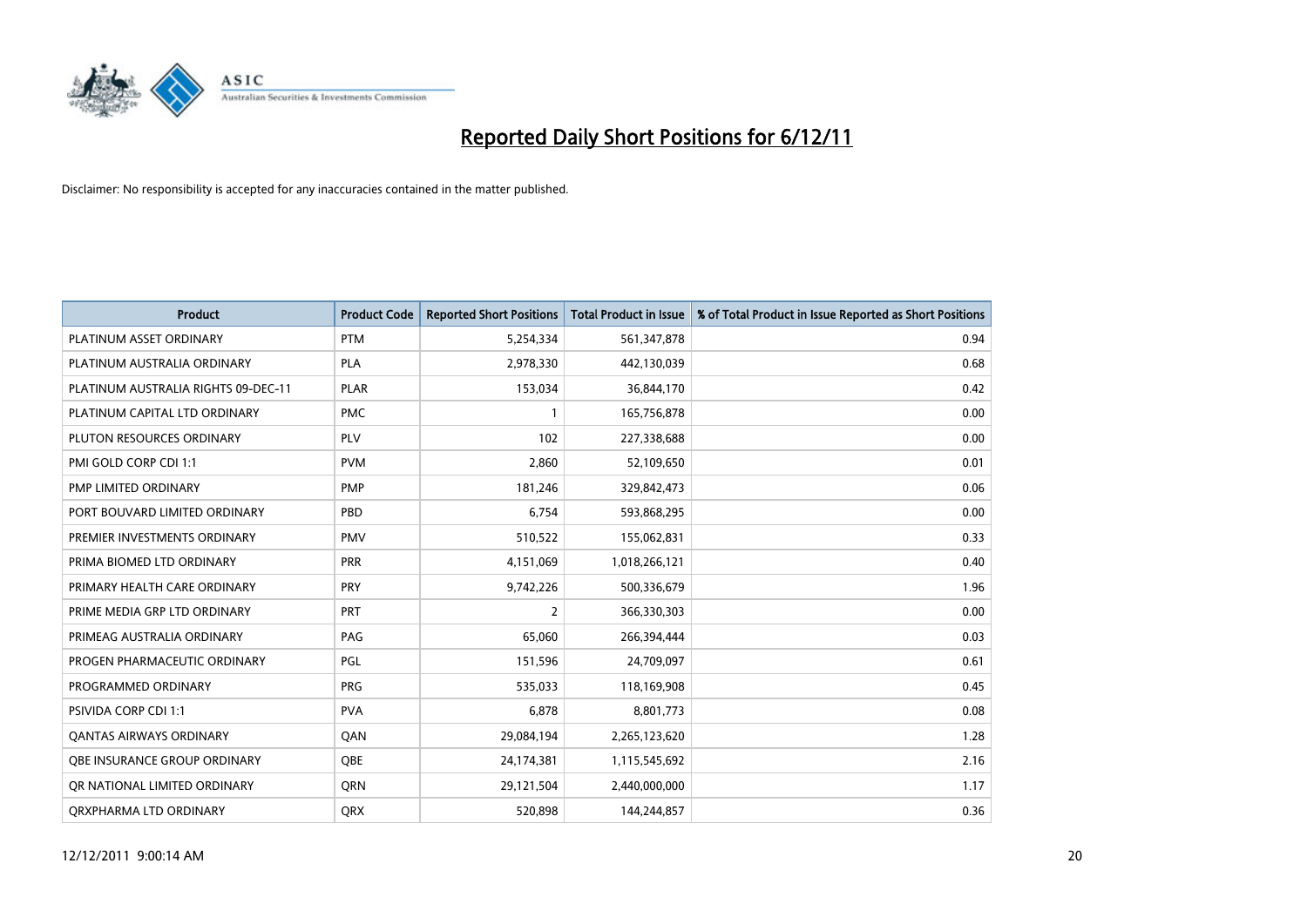

| <b>Product</b>                      | <b>Product Code</b> | <b>Reported Short Positions</b> | <b>Total Product in Issue</b> | % of Total Product in Issue Reported as Short Positions |
|-------------------------------------|---------------------|---------------------------------|-------------------------------|---------------------------------------------------------|
| <b>QUBE LOGISTICS HLDG ORDINARY</b> | <b>QUB</b>          | 1,030,670                       | 809,646,656                   | 0.13                                                    |
| RAMELIUS RESOURCES ORDINARY         | <b>RMS</b>          | 4,684,875                       | 326,556,273                   | 1.43                                                    |
| RAMSAY HEALTH CARE ORDINARY         | <b>RHC</b>          | 1,541,440                       | 202,081,252                   | 0.75                                                    |
| <b>RCR TOMLINSON ORDINARY</b>       | <b>RCR</b>          | 69,867                          | 133,601,005                   | 0.05                                                    |
| <b>REA GROUP ORDINARY</b>           | <b>REA</b>          | 387,681                         | 131,714,699                   | 0.30                                                    |
| <b>RECKON LIMITED ORDINARY</b>      | <b>RKN</b>          | 819,499                         | 133,235,028                   | 0.61                                                    |
| <b>RED FORK ENERGY ORDINARY</b>     | <b>RFE</b>          | 7.696                           | 269,769,853                   | 0.00                                                    |
| REDBANK ENERGY LTD ORDINARY         | AEJ                 | 19                              | 786,287                       | 0.00                                                    |
| REED RESOURCES LTD ORDINARY         | <b>RDR</b>          | 485,025                         | 264,742,501                   | 0.18                                                    |
| <b>REGIS RESOURCES ORDINARY</b>     | <b>RRL</b>          | 1,239,549                       | 434,457,441                   | 0.30                                                    |
| RESMED INC CDI 10:1                 | <b>RMD</b>          | 5,156,276                       | 1,556,242,300                 | 0.33                                                    |
| <b>RESOLUTE MINING ORDINARY</b>     | <b>RSG</b>          | 3,425,896                       | 476,547,954                   | 0.73                                                    |
| <b>RESOURCE GENERATION ORDINARY</b> | <b>RES</b>          | 214,311                         | 262,895,652                   | 0.08                                                    |
| RETAIL FOOD GROUP ORDINARY          | <b>RFG</b>          | 6.519                           | 108,229,282                   | 0.01                                                    |
| REVERSE CORP LIMITED ORDINARY       | <b>REF</b>          | 125,041                         | 92,382,175                    | 0.14                                                    |
| REX MINERALS LIMITED ORDINARY       | <b>RXM</b>          | 1,422,628                       | 153,635,519                   | 0.92                                                    |
| <b>RHG LIMITED ORDINARY</b>         | <b>RHG</b>          | 31,776                          | 308,483,177                   | 0.01                                                    |
| RIALTO ENERGY ORDINARY              | <b>RIA</b>          | 132,396                         | 375,006,264                   | 0.03                                                    |
| RIO TINTO LIMITED ORDINARY          | <b>RIO</b>          | 23,175,696                      | 435,758,720                   | 5.35                                                    |
| RIVERCITY MOTORWAY STAPLED          | <b>RCY</b>          | 132.000                         | 957,010,115                   | 0.01                                                    |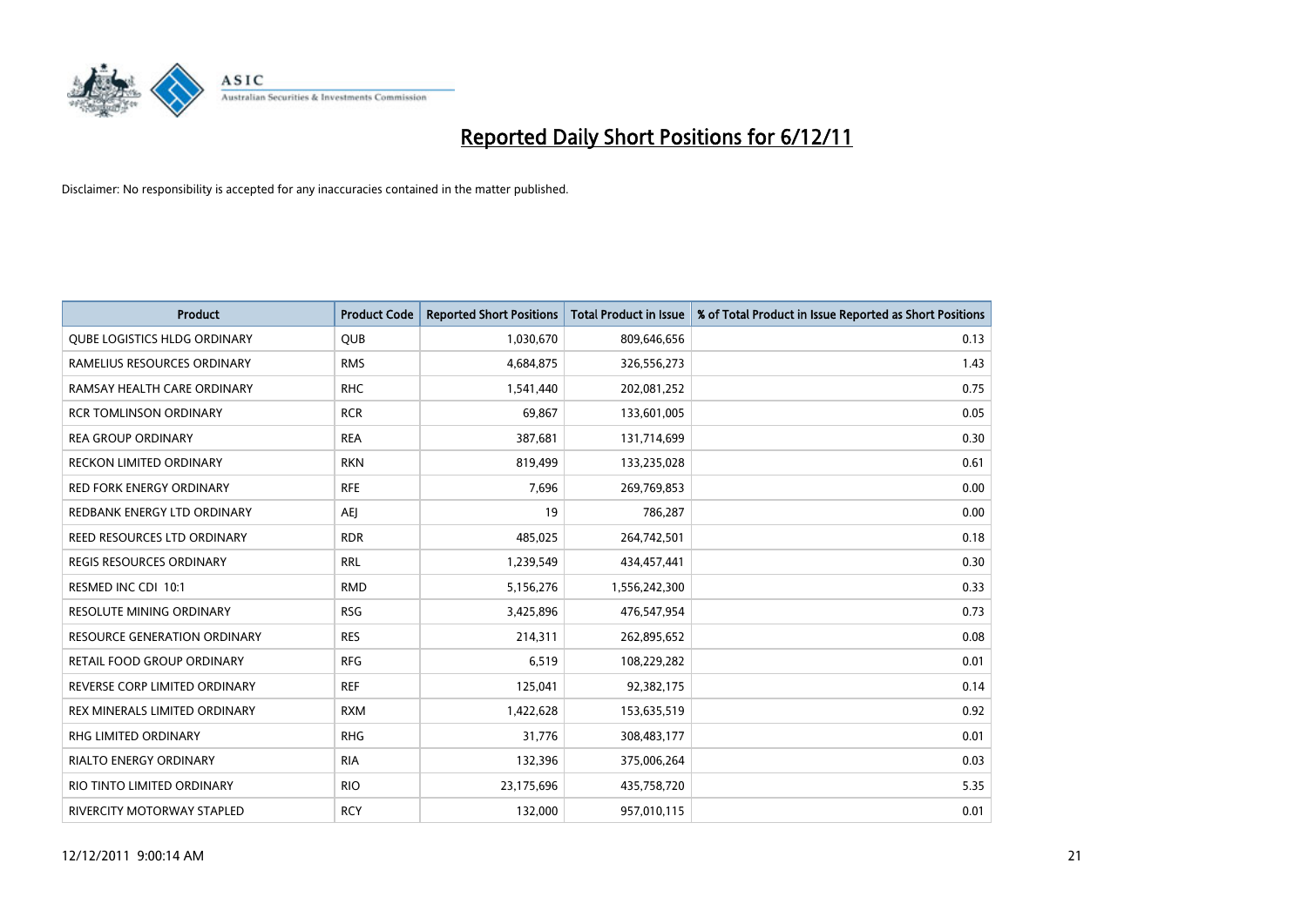

| <b>Product</b>                        | <b>Product Code</b> | <b>Reported Short Positions</b> | <b>Total Product in Issue</b> | % of Total Product in Issue Reported as Short Positions |
|---------------------------------------|---------------------|---------------------------------|-------------------------------|---------------------------------------------------------|
| ROC OIL COMPANY ORDINARY              | <b>ROC</b>          | 2,351,098                       | 683,029,641                   | 0.33                                                    |
| ROYAL WOLF HOLDINGS ORDINARY          | <b>RWH</b>          | 62,693                          | 100,387,052                   | 0.06                                                    |
| <b>RUNGE LIMITED ORDINARY</b>         | <b>RUL</b>          | 650,000                         | 124,080,000                   | 0.52                                                    |
| SAI GLOBAL LIMITED ORDINARY           | SAI                 | 1,723,572                       | 202,259,037                   | 0.84                                                    |
| SALMAT LIMITED ORDINARY               | <b>SLM</b>          | 485,682                         | 159,802,174                   | 0.30                                                    |
| SAMSON OIL & GAS LTD ORDINARY         | <b>SSN</b>          | 291,672                         | 1,750,183,770                 | 0.01                                                    |
| SANDFIRE RESOURCES ORDINARY           | <b>SFR</b>          | 2,056,490                       | 150,879,969                   | 1.36                                                    |
| <b>SANTOS LTD ORDINARY</b>            | <b>STO</b>          | 12,521,331                      | 941,523,332                   | 1.28                                                    |
| SARACEN MINERAL ORDINARY              | <b>SAR</b>          | 263,037                         | 593,883,240                   | 0.04                                                    |
| SEDGMAN LIMITED ORDINARY              | <b>SDM</b>          | 366,091                         | 212,215,619                   | 0.17                                                    |
| SEEK LIMITED ORDINARY                 | <b>SEK</b>          | 14,996,104                      | 337,101,307                   | 4.46                                                    |
| SELECT HARVESTS ORDINARY              | <b>SHV</b>          | 15,833                          | 56,392,664                    | 0.03                                                    |
| SENETAS CORPORATION ORDINARY          | <b>SEN</b>          | 756,999                         | 463,105,195                   | 0.16                                                    |
| SENEX ENERGY LIMITED ORDINARY         | <b>SXY</b>          | 2,482,661                       | 917,392,416                   | 0.28                                                    |
| SERVCORP LIMITED ORDINARY             | SRV                 | 26,183                          | 98,440,807                    | 0.03                                                    |
| SERVICE STREAM ORDINARY               | <b>SSM</b>          | 336,163                         | 283,418,867                   | 0.12                                                    |
| SEVEN GROUP HOLDINGS CONV. RED. PREF. | <b>SVWPA</b>        | 67,062                          | 4,963,640                     | 1.35                                                    |
| SEVEN GROUP HOLDINGS ORDINARY         | <b>SVW</b>          | 127,565                         | 306,410,281                   | 0.03                                                    |
| SEVEN WEST MEDIA LTD ORDINARY         | <b>SWM</b>          | 2,965,482                       | 645,719,542                   | 0.44                                                    |
| SIGMA PHARMACEUTICAL ORDINARY         | <b>SIP</b>          | 12,584,808                      | 1,178,626,572                 | 1.05                                                    |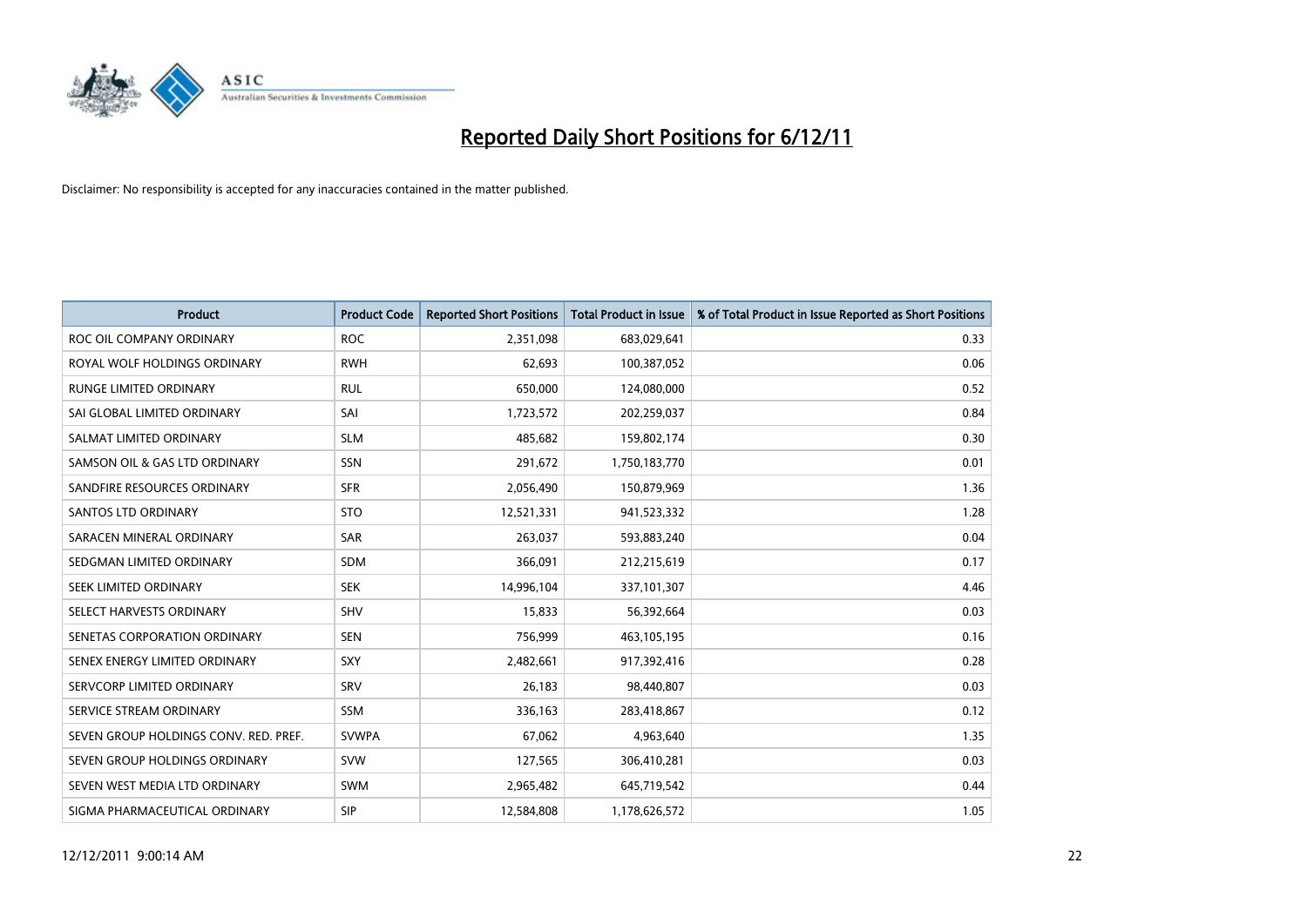

| <b>Product</b>                           | <b>Product Code</b> | <b>Reported Short Positions</b> | <b>Total Product in Issue</b> | % of Total Product in Issue Reported as Short Positions |
|------------------------------------------|---------------------|---------------------------------|-------------------------------|---------------------------------------------------------|
| SILEX SYSTEMS ORDINARY                   | <b>SLX</b>          | 478,669                         | 170,133,997                   | 0.27                                                    |
| SILVER LAKE RESOURCE ORDINARY            | <b>SLR</b>          | 2,859,592                       | 206,291,063                   | 1.36                                                    |
| SIMS METAL MGMT LTD ORDINARY             | <b>SGM</b>          | 3,156,929                       | 207,193,497                   | 1.53                                                    |
| SINGAPORE TELECOMM. CHESS DEPOSITARY INT | SGT                 | 7,259,828                       | 188,667,418                   | 3.85                                                    |
| SIRIUS RESOURCES NL ORDINARY             | <b>SIR</b>          | 82,500                          | 137,134,586                   | 0.06                                                    |
| SIRTEX MEDICAL ORDINARY                  | <b>SRX</b>          | 1,595                           | 55,768,136                    | 0.00                                                    |
| SKILLED GROUP LTD ORDINARY               | <b>SKE</b>          | 51,799                          | 233,403,776                   | 0.02                                                    |
| SKY CITY ENTERTAIN, ORDINARY             | <b>SKC</b>          | 9,856                           | 576,958,340                   | 0.00                                                    |
| SMS MANAGEMENT, ORDINARY                 | <b>SMX</b>          | 104,194                         | 68,290,180                    | 0.15                                                    |
| SONIC HEALTHCARE ORDINARY                | <b>SHL</b>          | 5,232,910                       | 389,969,875                   | 1.34                                                    |
| SOUTH BOULDER MINES ORDINARY             | <b>STB</b>          | 138,129                         | 87,115,688                    | 0.15                                                    |
| SP AUSNET STAPLED SECURITIES             | <b>SPN</b>          | 2,900,979                       | 2,850,932,204                 | 0.10                                                    |
| SPARK INFRASTRUCTURE STAPLED NOTE & UNIT | SKI                 | 13,836,147                      | 1,326,734,264                 | 1.03                                                    |
| SPDR 200 FUND ETF UNITS                  | <b>STW</b>          | 8                               | 51,878,556                    | 0.00                                                    |
| SPECIALTY FASHION ORDINARY               | <b>SFH</b>          | 644,816                         | 192,086,121                   | 0.34                                                    |
| SPOTLESS GROUP LTD ORDINARY              | <b>SPT</b>          | 995,777                         | 265,454,407                   | 0.36                                                    |
| ST BARBARA LIMITED ORDINARY              | <b>SBM</b>          | 6,795,683                       | 325,615,389                   | 2.09                                                    |
| STAGING CONNECTIONS ORDINARY             | <b>STG</b>          | 2,917,189                       | 78,317,726                    | 3.72                                                    |
| STANMORE COAL LTD ORDINARY               | <b>SMR</b>          | 17,231                          | 89,791,402                    | 0.02                                                    |
| STARPHARMA HOLDINGS ORDINARY             | SPL                 | 1.770.640                       | 277,804,020                   | 0.62                                                    |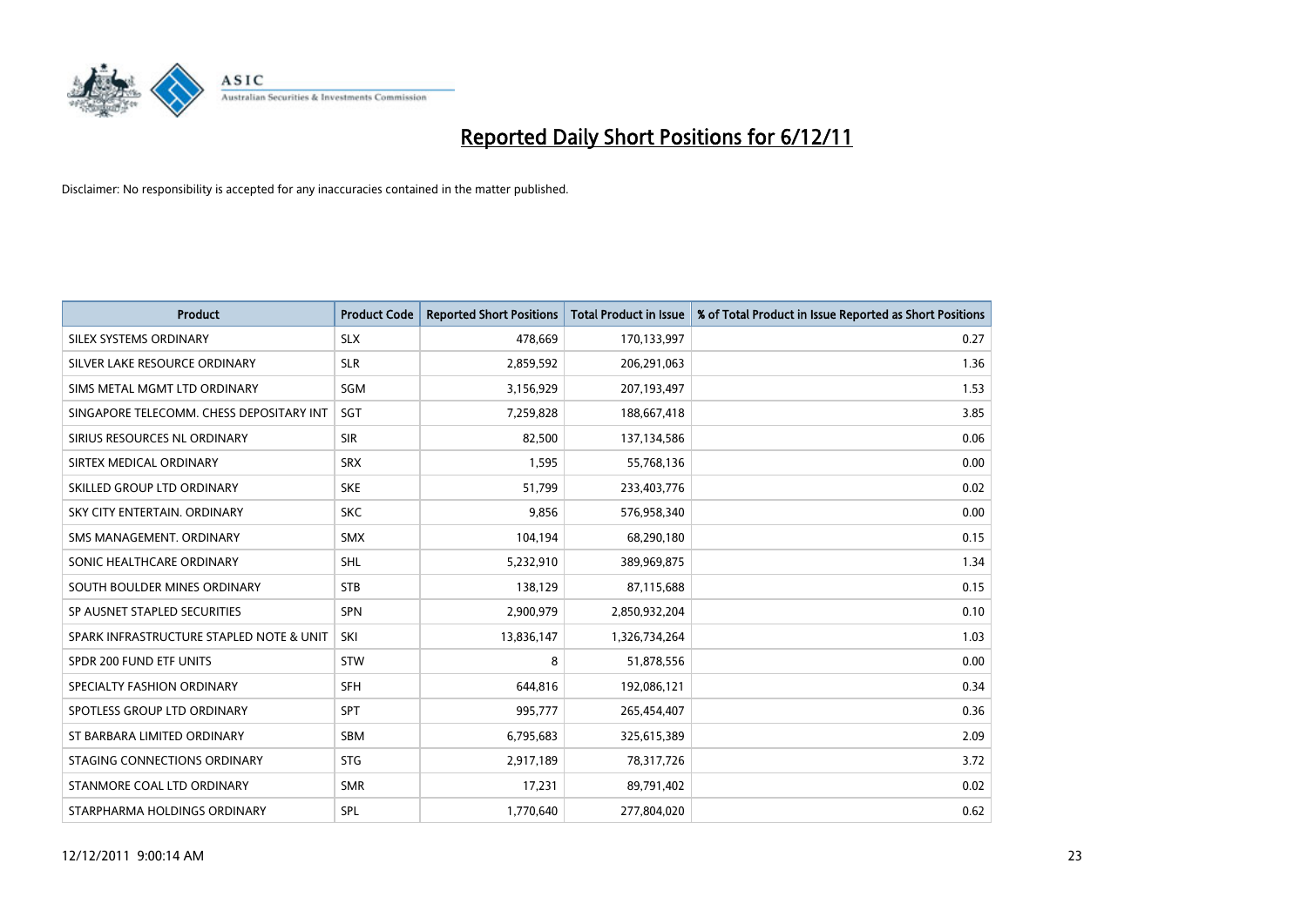

| <b>Product</b>                       | <b>Product Code</b> | <b>Reported Short Positions</b> | <b>Total Product in Issue</b> | % of Total Product in Issue Reported as Short Positions |
|--------------------------------------|---------------------|---------------------------------|-------------------------------|---------------------------------------------------------|
| STH AMERICAN COR LTD ORDINARY        | SAY                 | 9,200                           | 257,785,604                   | 0.00                                                    |
| STHN CROSS MEDIA ORDINARY            | <b>SXL</b>          | 3,379,803                       | 705,766,444                   | 0.47                                                    |
| STOCKLAND UNITS/ORD STAPLED          | SGP                 | 18,309,553                      | 2,320,649,791                 | 0.77                                                    |
| STRAITS RES LTD. ORDINARY            | SRQ                 | 494,064                         | 324,796,141                   | 0.15                                                    |
| <b>STW COMMUNICATIONS ORDINARY</b>   | SGN                 | 240,358                         | 363,403,799                   | 0.06                                                    |
| SUNCORP GROUP LTD ORDINARY           | <b>SUN</b>          | 9,811,018                       | 1,286,600,980                 | 0.75                                                    |
| SUNDANCE ENERGY ORDINARY             | <b>SEA</b>          | 110,736                         | 277,098,474                   | 0.04                                                    |
| SUNDANCE RESOURCES ORDINARY          | <b>SDL</b>          | 4,884,220                       | 2,916,422,169                 | 0.15                                                    |
| SUNLAND GROUP LTD ORDINARY           | <b>SDG</b>          | 26,203                          | 201,578,526                   | 0.01                                                    |
| SUPER RET REP LTD ORDINARY           | <b>SUL</b>          | 1,651,481                       | 194,734,593                   | 0.84                                                    |
| <b>SWICK MINING ORDINARY</b>         | <b>SWK</b>          | 1,548                           | 236,724,970                   | 0.00                                                    |
| SYMEX HOLDINGS ORDINARY              | <b>SYM</b>          | 6,633                           | 191,593,493                   | 0.00                                                    |
| <b>TABCORP HOLDINGS LTD ORDINARY</b> | <b>TAH</b>          | 4,605,867                       | 712,805,880                   | 0.64                                                    |
| <b>TALENT2 INTERNATION ORDINARY</b>  | <b>TWO</b>          | 7                               | 147,402,201                   | 0.00                                                    |
| TANAMI GOLD NL ORDINARY              | <b>TAM</b>          | 77,944                          | 260,997,677                   | 0.03                                                    |
| TAP OIL LIMITED ORDINARY             | <b>TAP</b>          | 3,116,073                       | 240,995,311                   | 1.31                                                    |
| TASSAL GROUP LIMITED ORDINARY        | <b>TGR</b>          | 96,606                          | 146,304,404                   | 0.06                                                    |
| TATTS GROUP LTD ORDINARY             | <b>TTS</b>          | 13,953,511                      | 1,340,758,701                 | 1.04                                                    |
| <b>TELECOM CORPORATION ORDINARY</b>  | <b>TEL</b>          | 8,638,233                       | 1,925,409,580                 | 0.43                                                    |
| TELSTRA CORPORATION. ORDINARY        | <b>TLS</b>          | 37,332,775                      | 12,443,074,357                | 0.29                                                    |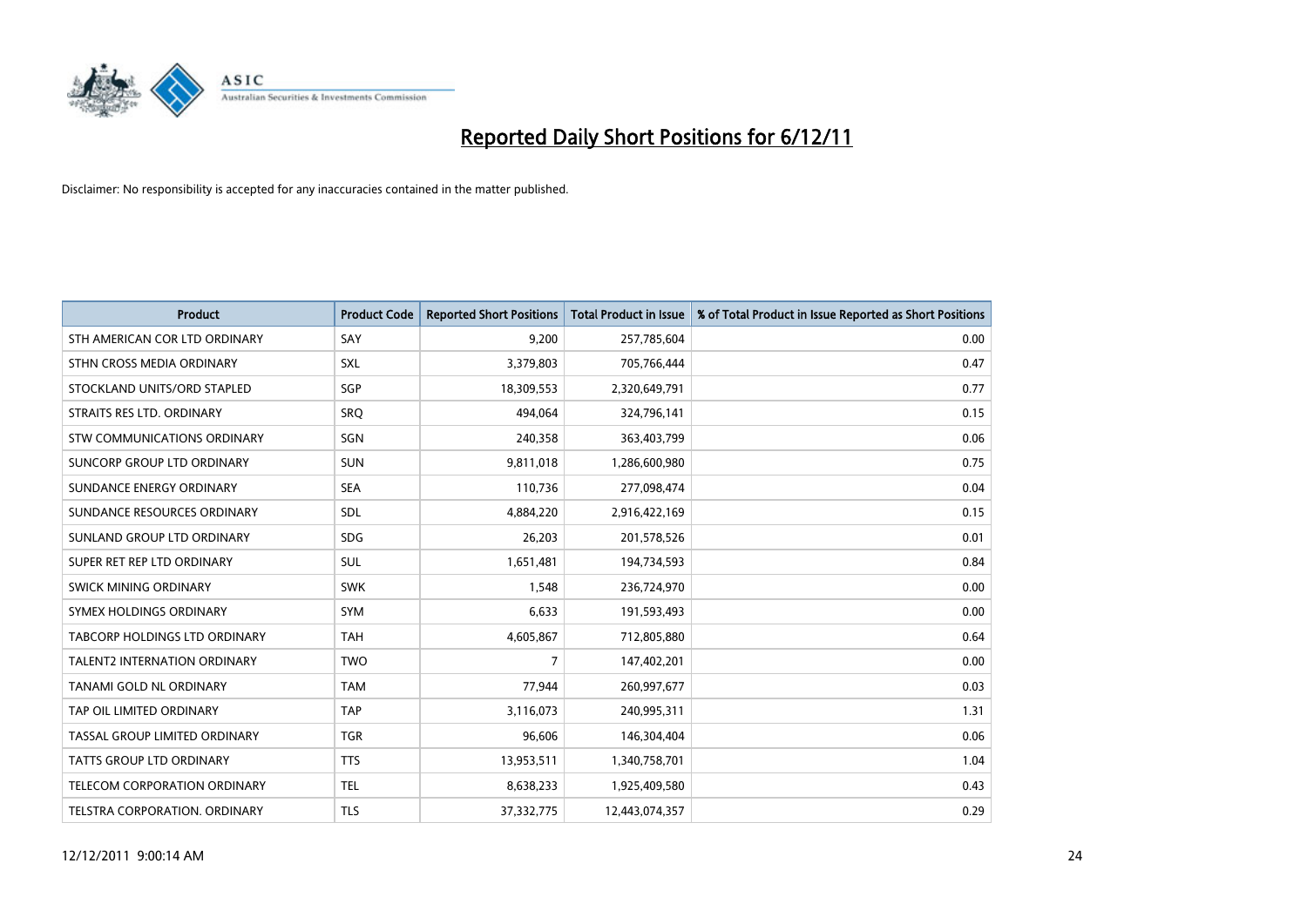

| <b>Product</b>                       | <b>Product Code</b> | <b>Reported Short Positions</b> | <b>Total Product in Issue</b> | % of Total Product in Issue Reported as Short Positions |
|--------------------------------------|---------------------|---------------------------------|-------------------------------|---------------------------------------------------------|
| TEN NETWORK HOLDINGS ORDINARY        | <b>TEN</b>          | 44,112,757                      | 1,045,236,720                 | 4.24                                                    |
| TERANGA GOLD CORP CDI 1:1            | <b>TGZ</b>          | 207,053                         | 153,870,012                   | 0.12                                                    |
| TFS CORPORATION LTD ORDINARY         | <b>TFC</b>          | 92,507                          | 279,621,829                   | 0.03                                                    |
| THAKRAL HOLDINGS GRP ORDINARY/UNIT   | <b>THG</b>          | $\overline{2}$                  | 585,365,014                   | 0.00                                                    |
| THE REJECT SHOP ORDINARY             | <b>TRS</b>          | 1,486,917                       | 26,071,170                    | 5.69                                                    |
| THOR MINING PLC CHESS DEPOSITARY 1:1 | <b>THR</b>          | 2,307                           | 222,489,120                   | 0.00                                                    |
| THORN GROUP LIMITED ORDINARY         | <b>TGA</b>          | 71,789                          | 146,091,970                   | 0.04                                                    |
| TIGER RESOURCES ORDINARY             | <b>TGS</b>          | 2,980,734                       | 671,110,549                   | 0.43                                                    |
| TISHMAN SPEYER UNITS                 | <b>TSO</b>          | 41,524                          | 338,440,904                   | 0.01                                                    |
| TNG LIMITED ORDINARY                 | <b>TNG</b>          | 4,321                           | 284,803,062                   | 0.00                                                    |
| TOLL HOLDINGS LTD ORDINARY           | <b>TOL</b>          | 21,921,978                      | 717,133,875                   | 3.03                                                    |
| TORO ENERGY LIMITED ORDINARY         | <b>TOE</b>          | 35,404                          | 975,436,676                   | 0.00                                                    |
| <b>TOWER LIMITED ORDINARY</b>        | <b>TWR</b>          | 689,519                         | 265,176,580                   | 0.26                                                    |
| TOX FREE SOLUTIONS ORDINARY          | <b>TOX</b>          | 15,801                          | 97,626,882                    | 0.01                                                    |
| TPG TELECOM LIMITED ORDINARY         | <b>TPM</b>          | 3,421,335                       | 793,808,141                   | 0.42                                                    |
| <b>TRANSFIELD SERVICES ORDINARY</b>  | <b>TSE</b>          | 4,234,278                       | 547,441,639                   | 0.76                                                    |
| TRANSPACIFIC INDUST, ORDINARY        | <b>TPI</b>          | 3,910,188                       | 1,578,209,025                 | 0.23                                                    |
| TRANSURBAN GROUP TRIPLE STAPLED SEC. | <b>TCL</b>          | 5,494,218                       | 1,451,447,154                 | 0.36                                                    |
| TREASURY WINE ESTATE ORDINARY        | <b>TWE</b>          | 10,243,261                      | 647,227,144                   | 1.57                                                    |
| TRINITY GROUP STAPLED SECURITIES     | <b>TCO</b>          | 3,419                           | 193,235,631                   | 0.00                                                    |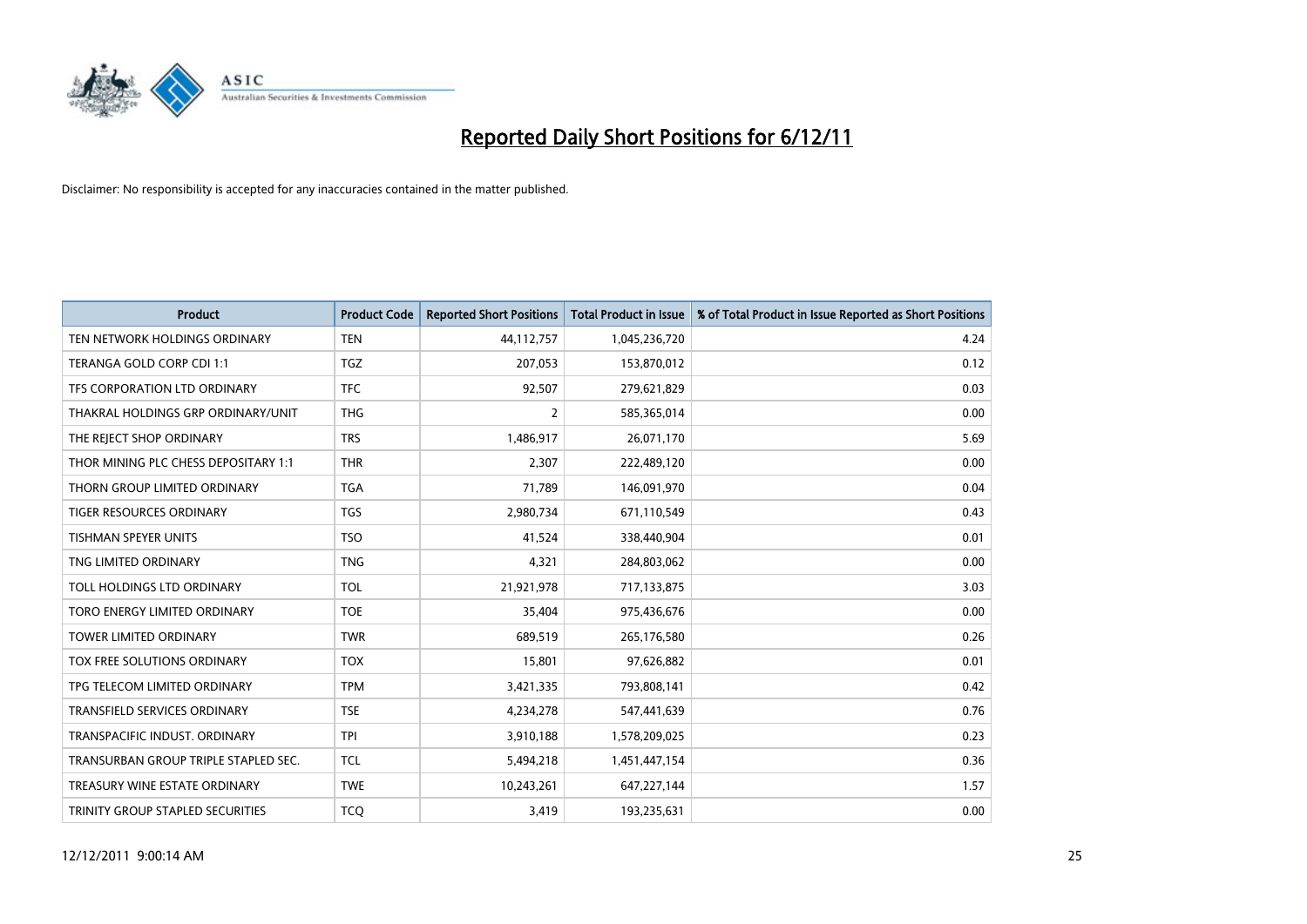

| <b>Product</b>                         | <b>Product Code</b> | <b>Reported Short Positions</b> | <b>Total Product in Issue</b> | % of Total Product in Issue Reported as Short Positions |
|----------------------------------------|---------------------|---------------------------------|-------------------------------|---------------------------------------------------------|
| TROY RESOURCES NL ORDINARY             | <b>TRY</b>          | 126,925                         | 88,499,823                    | 0.13                                                    |
| UGL LIMITED ORDINARY                   | UGL                 | 4,559,607                       | 166,047,171                   | 2.74                                                    |
| <b>UNILIFE CORPORATION CDI 6:1</b>     | <b>UNS</b>          | 211,172                         | 260,848,758                   | 0.08                                                    |
| UXC LIMITED ORDINARY                   | <b>UXC</b>          | 11,451                          | 306,933,250                   | 0.00                                                    |
| <b>VDM GROUP LIMITED ORDINARY</b>      | <b>VMG</b>          | 11,116                          | 932,485,103                   | 0.00                                                    |
| <b>VENTURE MINERALS ORDINARY</b>       | <b>VMS</b>          | 335,223                         | 221,093,592                   | 0.14                                                    |
| VIEW RESOURCES LTD ORDINARY            | <b>VRE</b>          | 1,760                           | 881,953,670                   | 0.00                                                    |
| <b>VILLAGE ROADSHOW LTD ORDINARY</b>   | <b>VRL</b>          | 702                             | 151,484,285                   | 0.00                                                    |
| <b>VIRGIN BLUE HOLDINGS ORDINARY</b>   | <b>VBA</b>          | 18,178,538                      | 2,210,197,600                 | 0.81                                                    |
| <b>VITA GROUP LTD ORDINARY</b>         | <b>VTG</b>          | 75,190                          | 142,499,800                   | 0.05                                                    |
| VITERRA INC CDI 1:1                    | <b>VTA</b>          | 3,828                           | 68,629,939                    | 0.01                                                    |
| <b>WATPAC LIMITED ORDINARY</b>         | <b>WTP</b>          | 16,461                          | 185,160,973                   | 0.00                                                    |
| <b>WDS LIMITED ORDINARY</b>            | <b>WDS</b>          | 701                             | 144,740,614                   | 0.00                                                    |
| WEBIET LIMITED ORDINARY                | <b>WEB</b>          | 52,512                          | 73,180,426                    | 0.07                                                    |
| <b>WESFARMERS LIMITED ORDINARY</b>     | <b>WES</b>          | 34,058,803                      | 1,005,896,289                 | 3.39                                                    |
| WESFARMERS LIMITED PARTIALLY PROTECTED | <b>WESN</b>         | 66,201                          | 151, 175, 873                 | 0.04                                                    |
| WESTERN AREAS NL ORDINARY              | <b>WSA</b>          | 10,236,958                      | 179,735,899                   | 5.71                                                    |
| WESTERN DESERT RES. ORDINARY           | <b>WDR</b>          | 948                             | 207,477,648                   | 0.00                                                    |
| WESTFIELD GROUP ORD/UNIT STAPLED SEC   | <b>WDC</b>          | 8,643,363                       | 2,308,988,539                 | 0.35                                                    |
| WESTFIELD RETAIL TST UNIT STAPLED      | <b>WRT</b>          | 42,871,838                      | 3,054,166,195                 | 1.38                                                    |